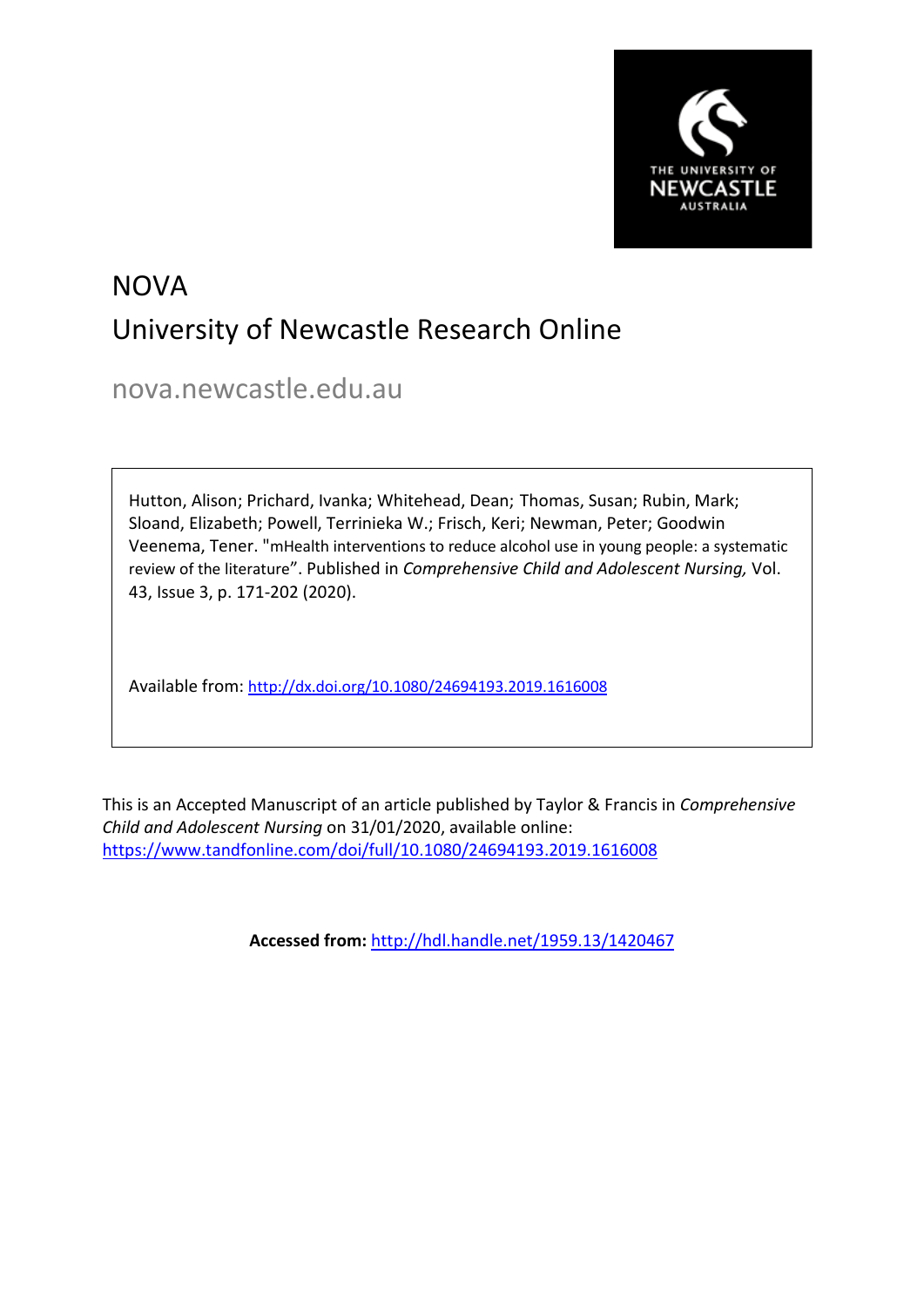# **mHealth Interventions to Reduce Alcohol Use in Young People: A Systematic Review of the Literature**

**Alison Hutton**a, **Ivanka Prichard**b, **Dean Whitehead**b, **Susan Thomas**<sup>c</sup> , **Mark Rubin**d, **Elizabeth Sloand**e, **Terrinieka W. Powell**<sup>f</sup> , **Keri Frisch**g, **Peter Newman**h, **Tener Goodwin Veenema**<sup>e</sup>

aSchool of Nursing and Midwifery, University of Newcastle, Callaghan, Australia;

**bCollege of Nursing and Health Sciences, Flinders University, Bedford Park, Australia;** 

<sup>c</sup>School of Medicine and Public Health, University of Newcastle, Callaghan, Australia;

dSchool of Psychology, University of Newcastle, Callaghan, Australia;

<sup>e</sup>School of Nursing, Center for Humanitarian Health, Johns Hopkins University, Baltimore, MD, USA;

<sup>f</sup>Bloomberg School of Public Health, Johns Hopkins University, Baltimore, MD, USA;

<sup>g</sup>School of Nursing, Johns Hopkins University, Baltimore, MD, USA;

<sup>h</sup>Library, Flinders University, Bedford Park, Australia

# **Abstract**

Harmful use of alcohol has serious effects on public health and is considered a significant risk factor for poor health. mHealth technology promotes health behavior change and enhances health through increased social opportunities for encouragement and support. It remains unknown whether these types of applications directly influence the health status of young people in reducing harmful levels of alcohol consumption. The purpose of this systematic review is to examine current evidence on the effectiveness of mHealth technology use in positively influencing alcoholrelated behaviors of young people without known alcohol addiction. Relevant articles published from 2005 to January 2017 were identified through electronic searches of eight databases. Studies with interventions delivered by mHealth (social networking sites, SMS and mobile phone applications) to young people aged 12–26 years were included. Outcome measures were alcohol use, reduction in alcohol consumption or behavior change. Eighteen studies met the inclusion criteria. Interventions varied in design, participant characteristics, settings, length and outcome measures. Ten studies reported some effectiveness related to interventions with nine reporting a reduction in alcohol consumption. Use of mHealth, particularly text messaging (documented as SMS), was found to be an acceptable, affordable and effective way to deliver messages about reducing alcohol consumption to young people. Further research using adequately powered sample

**CONTACT** Alison Hutton alison.hutton@newcastle.edu.au School of Nursing and Midwifery, University of Newcastle, University Drive, Callaghan 2308, Australia. Conflict of interest None to declare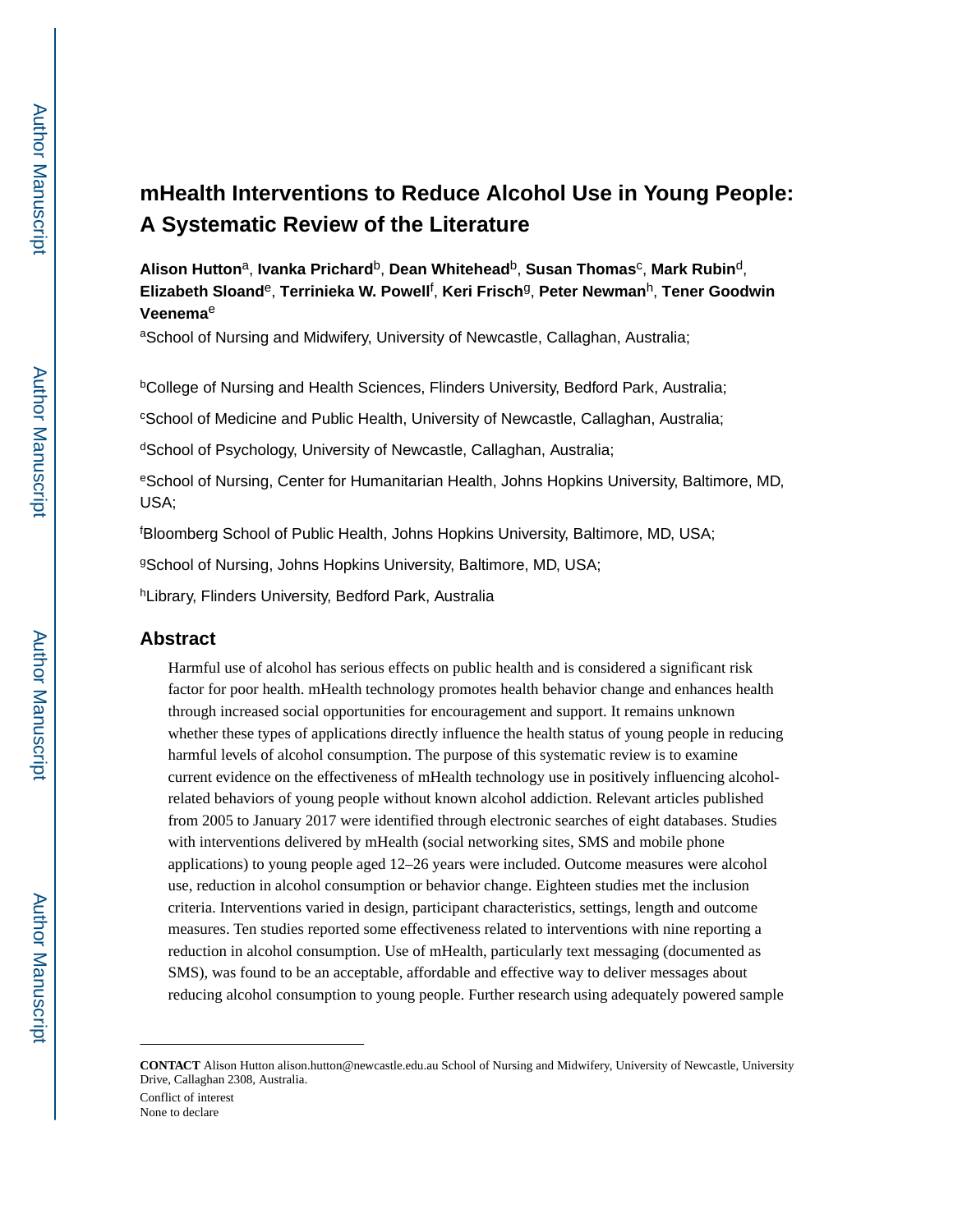sizes in varied settings, with adequate periods of intervention and follow-up, underpinned by theoretical perspectives incorporating behavior change in young people's use of alcohol, is needed.

#### **Keywords**

Mhealth; young people; behavior change; alcohol; text messages

# **Introduction**

Globally, harmful use of alcohol has serious effects on public health including liver cirrhosis, cancers and injuries and is considered by the World Health Organization as a significant risk factor for poor health (World Health Organization [WHO] 2015). In 2012, 5.9% of global deaths (3.3 million) were attributed to alcohol consumption (WHO, 2015). Adolescents and young people are more vulnerable to alcohol-related harm than older people. Early initiation and episodes of heavy drinking, more typical of young people, are associated with greater risk of dependence and abuse at later ages and are predictors of poor health later in life (WHO, 2014). The direct and indirect effects of excessive alcohol consumption are of significant public health concern and include lost productivity, physical and mental health problems, increases in crime and violence, motor vehicle accidents and health-care costs. In the 2015 National Survey on Drug Use and Health, 24.9% of people aged 12 years and over reported binge drinking in the last month (five drinks for males or four drinks for females on any one occasion).

There are a number of evidence-based prevention programs and strategies that can assist young people in reducing binge drinking and the risk of harm and long-term consequences (Vogl, et al. 2009, Fraeyman, et al. 2012, Mason, et al. 2014, Wright, et al. 2016). The use of text messaging has shown some effectiveness in helping young people reflect on their alcohol consumption and in setting goals to reduce their consumption including limiting the number of drinks on one occasion, in one week or the number of risky drinking occasions per month (Carrà et al., 2015; Flaudias et al., 2015; Haug et al., 2013; Jander, Crutzen, Mercken, Candel, & de Vries, 2016; Suffoletto et al., 2016; Weitzel, Bernhardt, Usdan, Mays, & Glanz, 2007). This shift has come about as a direct result of young people's increasing use of technologies to connect, belong, share and communicate with their peers (Spring, Gotsis, Paiva, & Spruijt-Metz, 2013). The flexibility of mobile platforms (mhealth) provides an opportunity to reach a large number of people at a specific time, has revolutionized the ability to monitor people's behavior in 'real-time' and is commonplace in personal health education (Maher, Ryan, Kernot, Podsiadly, & Kennihan, 2016).

Maher and colleagues (2016) assert that text messaging can be used effectively to promote health behavior change and enhance health through increased social opportunities for encouragement and support. In this context, behavior change is regarded as a reduction in incidence or prevalence of risky alcohol intake amongst young people without known alcohol addiction (Michie, van Stralen, & West, 2011). Text messages are commonly used as forums for advice seeking and sharing of struggles (Cavello et al., 2012; Maher et al., 2016). It remains unknown whether these types of applications can support young people in their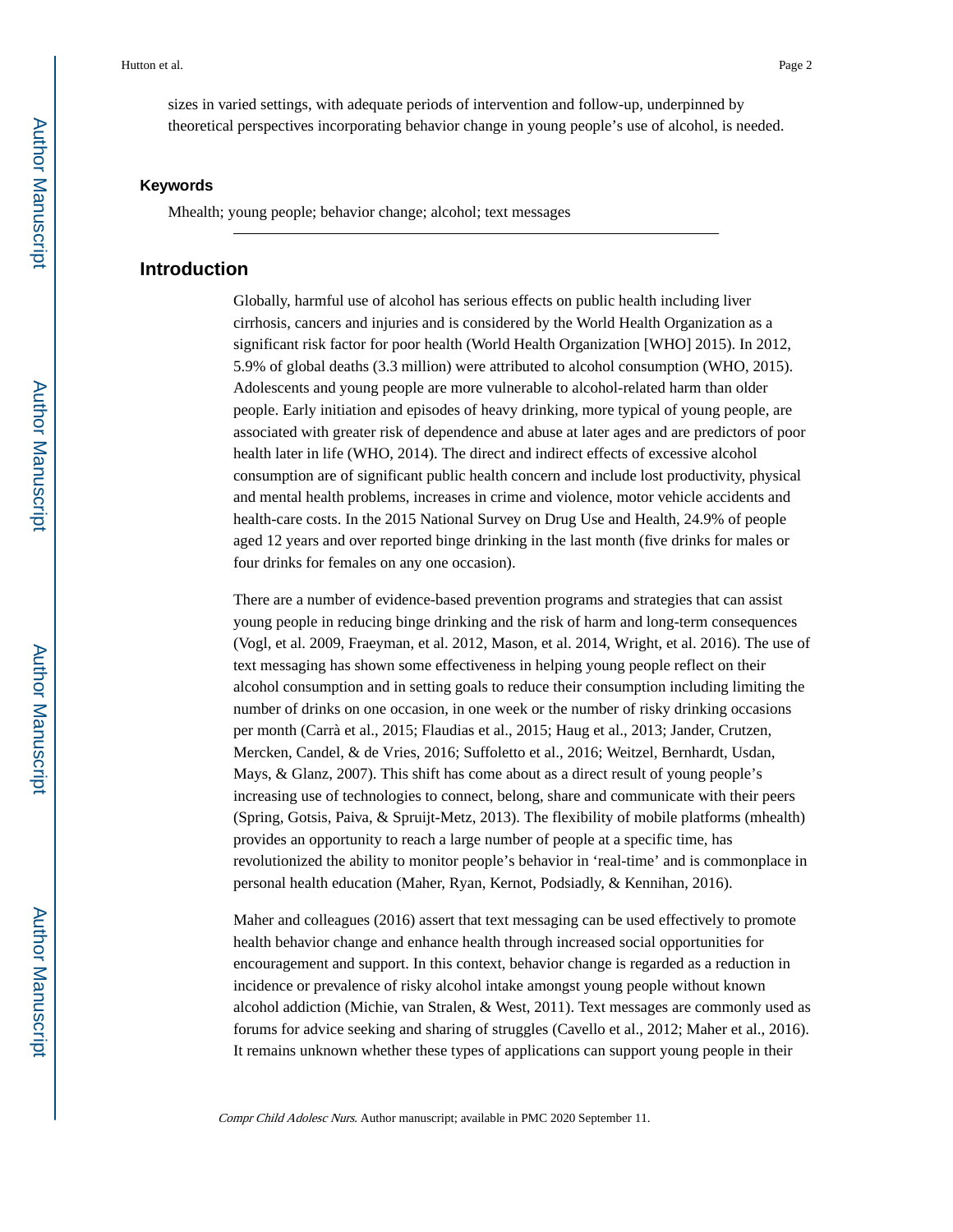decision-making about alcohol consumption or in minimizing risky drinking (Quanbeck, Chih, et al. 2014). Previous systematic reviews have focused on adult populations with alcohol dependence/alcohol-use disorders (Fowler, 2016, Donoghue, Patton, Phillips, Deluca, & Drummond, 2014, Quanbeck, Chih, et al. 2014) and substance abuse more generally (Kazemi et al., 2017). They found that while mobile technology can provide an effective way to administer health interventions, it remained unclear which features of this technology were most effective in preventing risky alcohol consumption and whether those features would be effective in adolescent and younger populations (Fowler, Holt, & Joshi, 2016). This review fills a gap in the literature by examining the effectiveness of mHealth interventions designed specifically to reduce risky alcohol consumption and decrease binge drinking amongst young people without known alcohol addiction.

#### **Interactive technologies addressing alcohol use and behavior change**

Smartphones and other interactive technologies allow young people to maintain interpersonal communications with their friends and can be used as a support tool for reducing their alcohol use (Way, Mason, Benotsch, Kim, & Snipes, 2013). In 2010, over 30,000 mobile applications (Apps) had been developed for smartphones covering medicine, driving, education, health research, communication and patient care outcomes (Luxton, McCann, Bush, Mishkind, & Reger, 2011). Few of these Apps address risky alcohol consumption, despite the known benefits of social support in the treatment of alcohol misuse as well as the cost-effectiveness and potential utility of them as tools to reduce problematic drinking (Cohn, Hunter-Reel, Hagman, & Mitchell, 2011; Johnson, Scott-Sheldon, Huedo-Medina, & Carey, 2011; Luxton et al., 2011). The use of Apps is growing in popularity, with some evidence of their usefulness for young people. In a study by Milward et al. (2016), young people aged 18–30 years reported liking the information, feedback and monitoring provided in Apps designed to help reduce harmful drinking.

Gold et al. (2011) used Short Message Service (SMS)/text messaging to educate young people about sexual health and found this was an effective way to disseminate health promotion messages. However, it was unclear if this intervention actually changed healthbehavior (Gold et al., 2011). Weaver, Horyniak, Jenkinson, Dietze, and Lim (2013) found that while young people regularly download health-related Apps, their effectiveness remains inconclusive and little is known about their quality and influence over young people's behavior.

#### **Aim**

The purpose of this systematic review of the literature is to examine current evidence on the effectiveness of mHealth technology use in reducing harmful alcohol-related behaviors among young people without known alcohol addiction. Studies included in this review were interventions delivered by mobile technology that aimed to reduce alcohol consumption in non-clinical populations.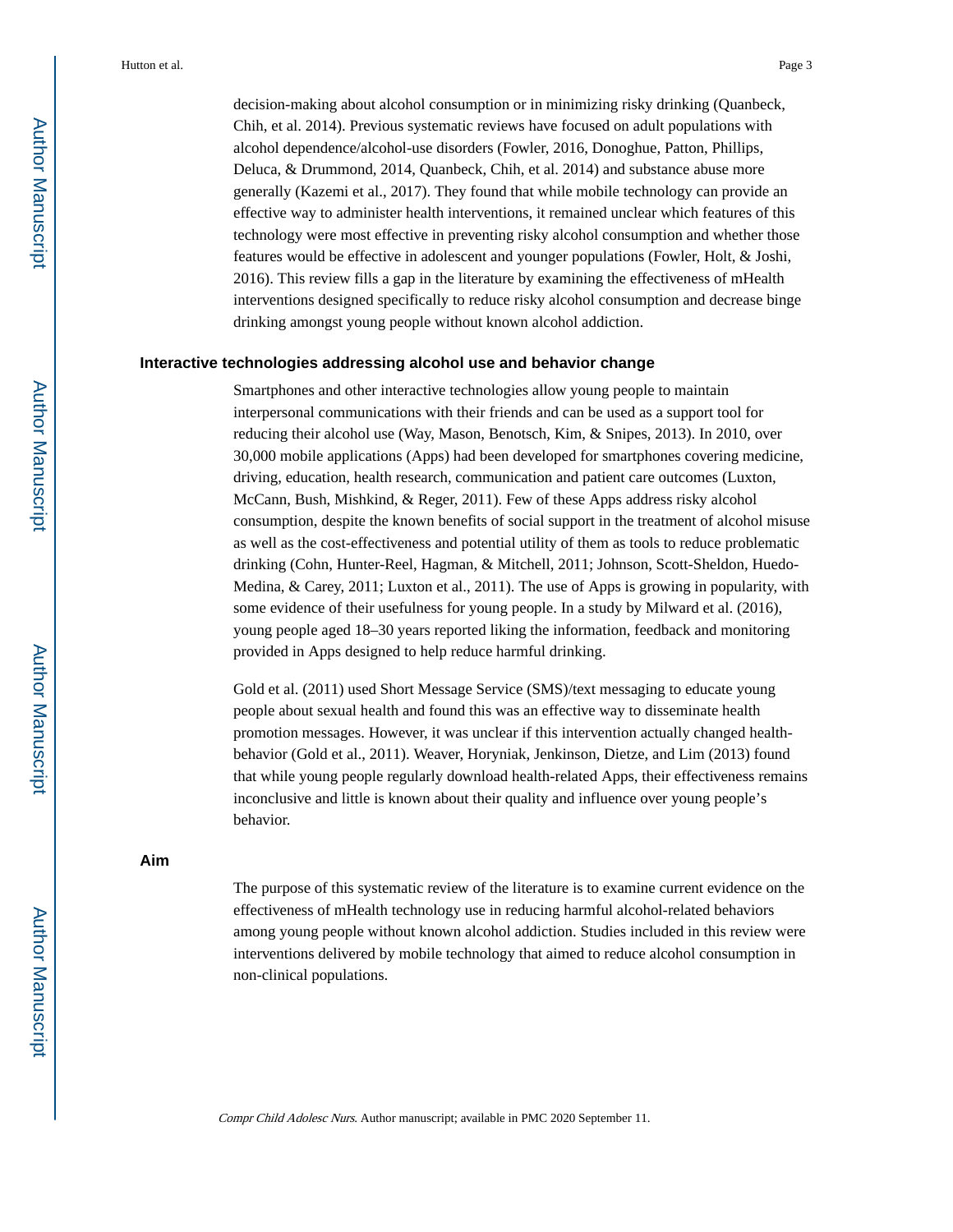# **Methods**

Relevant articles published from 2005 up to, and including, January 2017 where identified through electronic searches of CINAHL, Cochrane, Medline, PsycInfo, PubMed, Scopus, Web of Science and Sociological Abstracts (Proquest). The following search terms and associated wildcard variants were used; Adolescents, young people, youth, young adult and emerging adults, design, Apps, mobile phones, smart phones, SMS, text, hand held devices, application, health, health behavior, alcohol drinking/or binge drinking, alcohol intoxication, influence, intervention, accessibility. See Table 1.

# **Selection of studies**

A stepped process was used for study selection. The search identified 1,926 articles.

After removing duplicates, 1,476 titles were reviewed by four of the authors (DW, KG, AH & IP) based on the inclusion and exclusion criteria. Ninety-one abstracts were then reviewed for eligibility and examined against the inclusion/exclusion criteria, leaving 33 full-text articles. Reading of reference lists by the authors resulted in no further inclusions. Authors read the full text of these articles. A further 15 manuscripts were excluded for the following reasons: previous substance abuse (Renner, Natalie, Varsha, & Ross, 2012; Kashdan, Ferssizidis, Collins, & Muraven, 2010); study protocol (Renner et al., 2012; Suffoletto, Callaway, Kristan, Monti, & Clark, 2013); intervention development (Hospital et al., 2016); the primary focus was not alcohol (Irvine et al., 2012; Kazemi, Cochran, Kelly, Cornelius, & Belk, 2014; Reid et al., 2009; Shrier, Rhoads, Fredette, & Burke, 2014); and participants did not meet age criteria and were not considered young people (Kool, Smith, Raerino, & Ameratunga, 2014). Finally, three articles were excluded as they were systematic reviews of online alcohol interventions, designed to decrease alcohol use problematic substance abuse (Tait & Christensen, 2010); and research evidence underpinning online programs for alcohol use (White et al., 2010). Overall, 18 articles met the inclusion criteria and were included in this review. See Figure 1 for the PRISMA process and Table 2 for description of studies.

#### **Inclusion criteria**

Studies were eligible for inclusion if they examined the impact of mHealth interventions for reducing alcohol consumption among young people between the ages of 12 and 26 years without known alcohol addiction. Studies involving young people with alcohol dependency or a pre-existing condition related to alcohol were not included. The studies had to include an mHealth intervention delivered via website or mobile technology (including text messages, Apps on smartphone devices, iPad and internet delivered treatment).

#### **Data synthesis and analysis**

All articles included in the review were appraised for quality using the Critical Appraisal Skills Programme (CASP) checklist (Better Value Healthcare, 2017) individually by each of the authors. Classification of evidence was as follows; randomized control trials, randomized comparison trials, controlled trials without randomization, cohort or case-control studies, comparison without an intervention and descriptive studies. Overall study quality was high.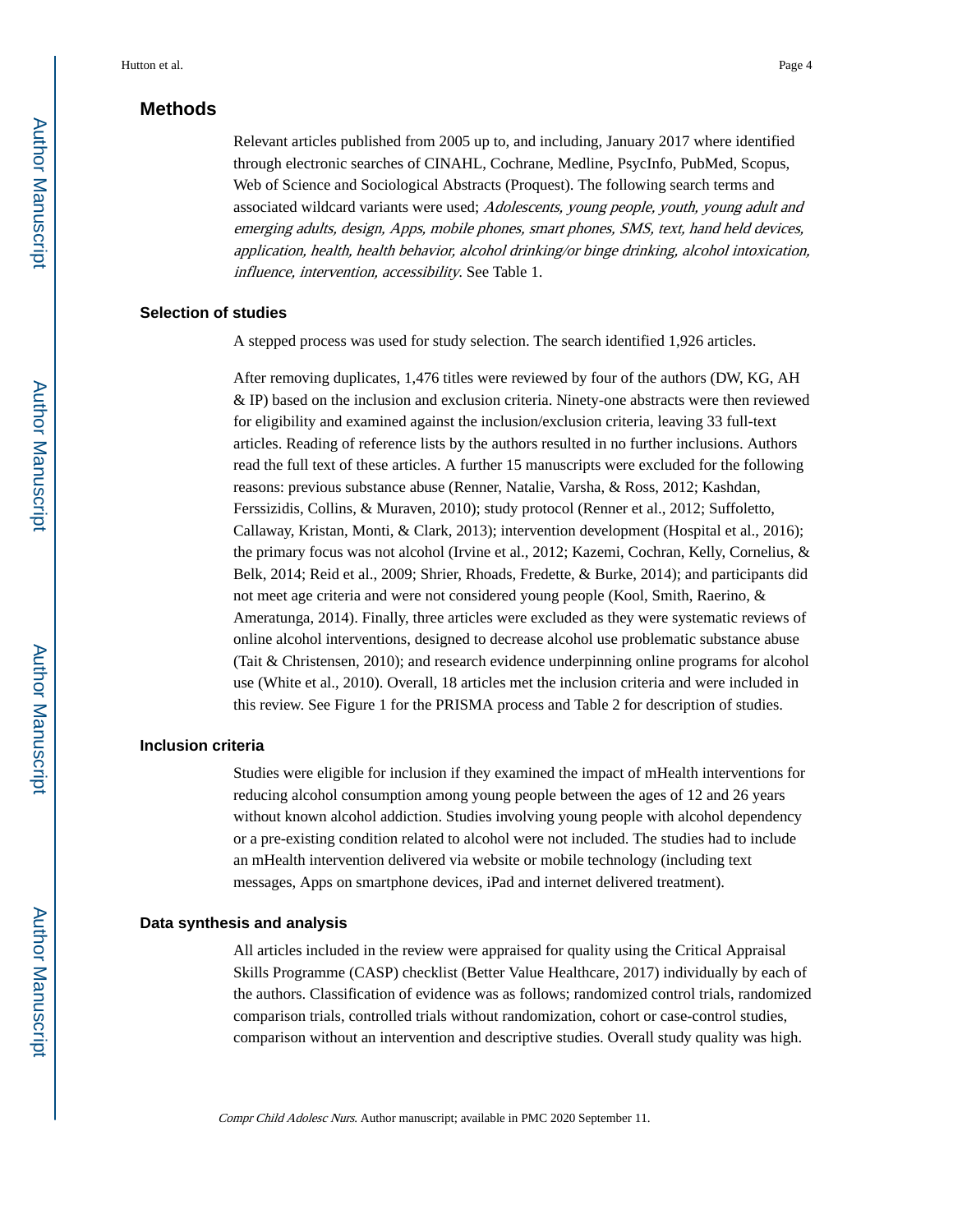# **Results**

#### **Description of studies – settings**

Our findings revealed a range of recruitment settings for mHealth interventions. One study used a clinical location for recruitment (an Emergency Department) (Suffoletto, Callaway, Kristan, Kraemer, & Clark, 2012) and three used community environments including a festival and shopping centers (Crockett et al., 2013), live music events and pubs (Carrà et al., 2015), and an outdoor music festival (Wright, Dietze, Crockett, & Lim, 2016). Schools (n = 5) were the main locations used for young people between the age of 12–19 (Balsa, Gandelman, & Lamé, 2014; Bannink et al., 2014; Haug et al., 2013; Jander et al., 2016; Vogl et al., 2009). The remaining studies  $(n = 9)$  recruited from university settings (Fraeyman, Van Royen, Vriesacker, De Mey, & Van Hal, 2012; Gajecki, Berman, Sinadinovic, Rosendahl, & Andersson, 2014; Mason, Benotsch, Way, Kim, & Snipes, 2014; Strohman et al., 2016; Suffoletto et al., 2016; Weitzel et al., 2007), in Freshers Week/Orientation week (Moore et al., 2013, Riordan, Conner, et al. 2015) or through established University associations (Flaudias et al., 2015).

There was considerable variation in the countries where studies were conducted. Of the 18 articles, eight were from Europe; Holland (Bannink et al., 2014; Jander et al., 2016), Italy (Carrà et al., 2015), France (Flaudias et al., 2015), Sweden (Gajecki et al., 2014), Belgium (Fraeyman et al., 2012), Switzerland (Haug et al., 2013) and the United Kingdom (Moore et al., 2013), five were from the United States (Moore et al., 2013; Strohman et al., 2016; Suffoletto et al., 2012, 2016; Weitzel et al., 2007), three were from Australia (Crockett et al., 2013; Vogl et al., 2009; Wright et al., 2016), one was from New Zealand (Riordan, Conner, et al. 2015) and one from Uruguay, South America (Balsa et al., 2014).

# **Type of intervention**

The studies used a variety of interventions. Text messages (SMS) were the most commonly used intervention  $(n = 8)$  (Weitzel et al., 2007; Suffoletto et al., 2012; Crockett et al., 2013; Moore et al., 2013; Mason et al., 2014, Riordan, Conner, et al. 2015; Suffoletto et al., 2016; Wright et al., 2016). Seven studies used websites to deliver interventions (Balsa et al., 2014; Bannink et al., 2014; Flaudias et al., 2015; Fraeyman et al., 2012; Haug et al., 2013; Jander et al., 2016; Strohman et al., 2016). Two interventions included Apps; D-ARIANNA (Carrà et al., 2015), Promekill and Party Planner (Gajecki et al., 2014). One study used a dramatized story to convey safe drinking messages (Vogl et al., 2009). Six studies used secondary techniques such as text messages, interviews, or email reminders to follow-up participants or to support the primary intervention (Balsa et al., 2014; Crockett et al., 2013; Flaudias et al., 2015; Fraeyman et al., 2012; Haug et al., 2013; Wright et al., 2016).

# **Comparison and control groups**

Of the 18 articles reviewed, six ( $n = 6$ ) randomly allocated participants into two groups to test an intervention (Weitzel et al., 2007; Vogl et al., 2009; Crockett et al., 2013; Balsa et al., 2014, Riordan, Conner, et al. 2015; Strohman et al., 2016). Of these studies, four administered a self-report survey at baseline and, based on the survey results, participants were chosen to be part of the intervention (Weitzel et al., 2007; Vogl et al., 2009; Balsa et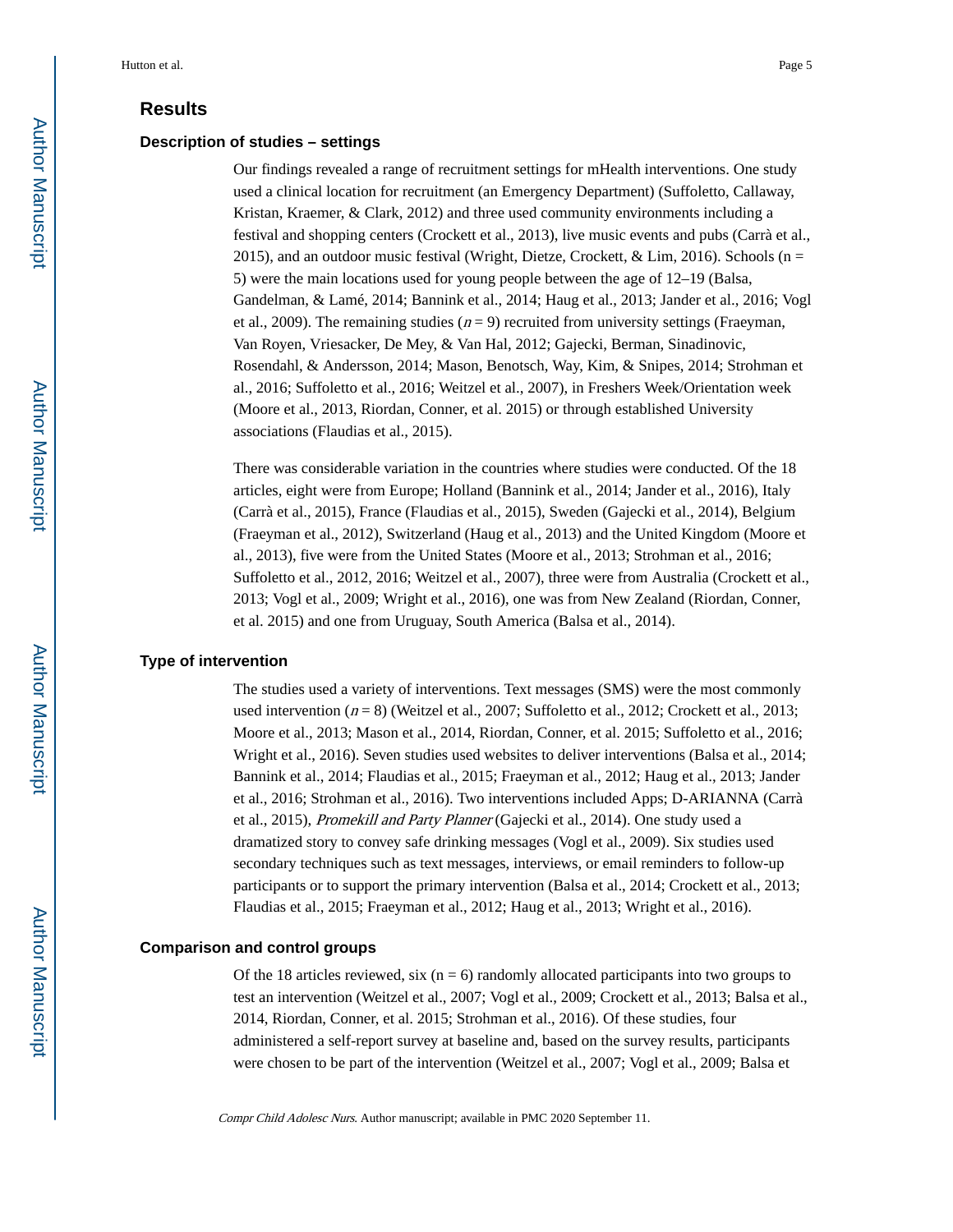al., 2014, Riordan, Conner, et al. 2015). Crockett et al. (2013) recruited young people at an outdoor music festival and then randomly assigned participants to the intervention (Crockett et al., 2013), and Strohman et al. (2016) used a wait-list control group.

Two studies randomly allocated participants into three groups. Flaudias et al. (2015) used Facebook, and randomly assigned participants to Facebook, Facebook and text messages, and Paired Facebook use (Flaudias et al., 2015). Haug et al. (2013) used a non-specified online assessment tool to collect data describing demographics, alcohol consumption and drinking behavior (Haug et al., 2013).

Two studies used a three-armed cluster Randomised Controlled Trial (RCT) (Bannink et al., 2014; Gajecki et al., 2014). Jander et al. (2016) used a cluster RCT (Jander et al., 2016), and Suffoletto et al. (2012) used a pilot RCT. Gajecki et al.'s (2014) trial included two different Apps, one by the Swedish government (Promekill) and one of their own designs called Party Planner. One group was designated *Promekill*, the other *Party Planner*, and the third received no intervention (Gajecki et al., 2014). Bannink et al. (2014) tested an E-Health-4-U intervention (web-based tailored messages), with follow-up consultation and control. The control group received no intervention (Bannink et al., 2014). Jander et al. (2016) used a cluster RCT in which participants were assigned to the experimental or the control condition. Suffoletto et al. (2012) used the AUDIT-C tool to identify 'hazardous' drinkers. The intervention group was sent text messages and supported to set goals, an assessment group was sent text messages requiring feedback and the control group only received text messages (Suffoletto et al., 2012). Mason et al. (2014) and Moore et al. (2013) used pre-test selection (Mason et al., 2014; Moore et al., 2013) whilst Carrà et al. (2015), Wright et al. (2016) and Fraeyman et al. (2012) used no control (Carrà et al., 2015; Fraeyman et al., 2012; Wright et al., 2016). Lastly, Suffoletto et al. (2016) used secondary data analysis to measure the success of an intervention on a college campus.

#### **Intervention length, design and follow-up**

There was substantial variation in the length of interventions, time carried out and follow-up, with the shortest intervention being 2to 3 h and the longest being 1year. This variation made it difficult to compare and contrast each study, therefore we will discuss these interventions, as web-based designs, text message interventions and Apps.

#### **Web-based interventions**

Eight studies used web-based interventions (Balsa et al., 2014; Bannink et al., 2014; Fraeyman et al., 2012; Haug et al., 2013; Jander et al., 2016; Mason et al., 2014; Strohman et al., 2016; Vogl et al., 2009). Both Balsa et al. (2014) and Haug et al. (2013) supported their web-based intervention by email and text message reminders. The prescribed amount of interaction via web-based interventions ranged from 2 hto 1year. Balsa et al.'s (2014) intervention was delivered in a school and lasted for 2 h, while Fraeyman et al. (2012) and Jander et al. (2016) followed participants for up to one year after their initial assessment.

Both Bannink et al. (2014) and Mason et al. (2014) used a website as a platform to assess the drinking levels of young people, and then used a follow-up consultation. Bannink et al.  $(2014)$  used a website called *E-Health-4-U*. Pre-post questionnaires developed by the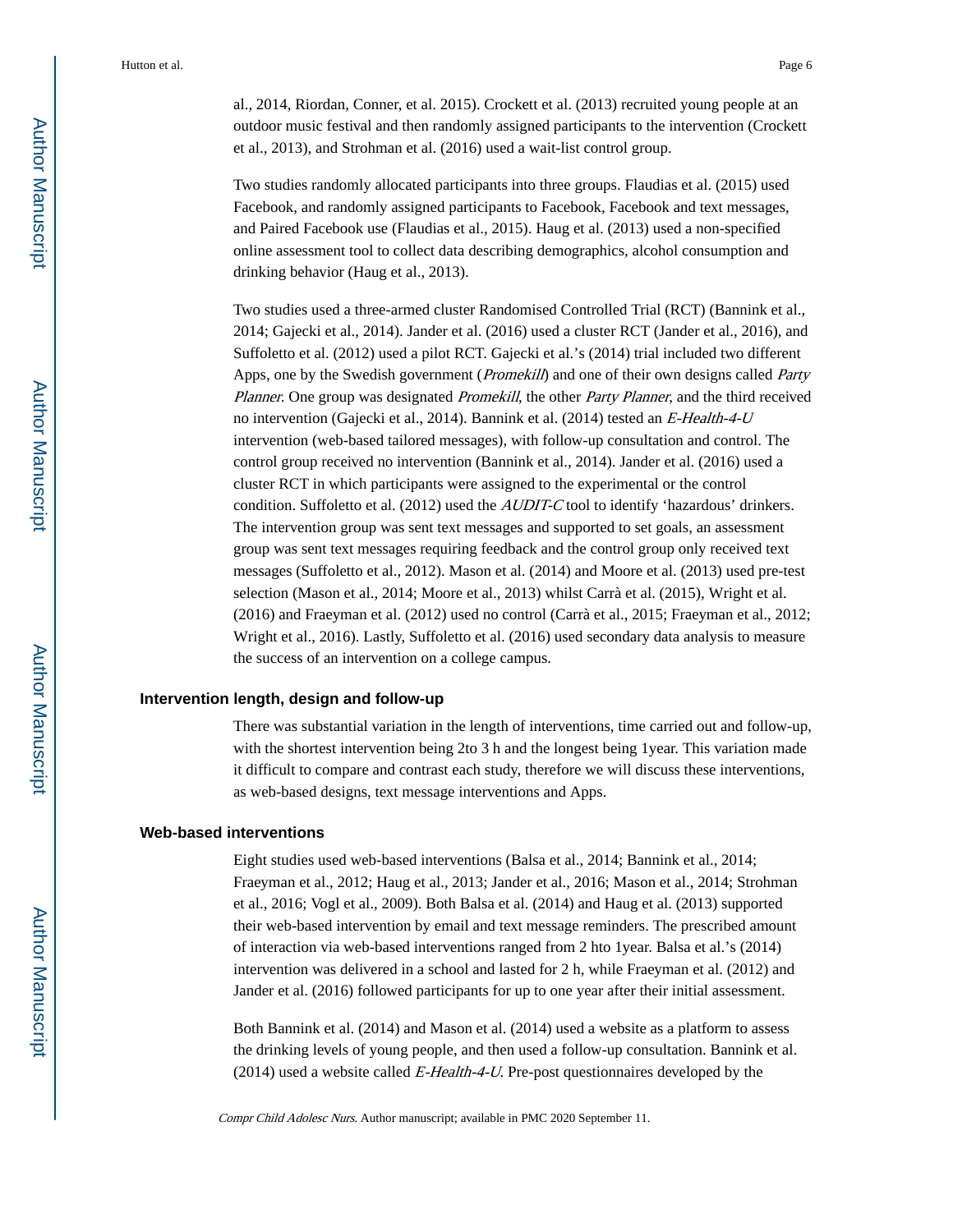research team to self-report health behaviors were used at baseline and follow-up (Bannink et al., 2014). Fraeyman et al. (2012) developed a website intervention, which was available for 1 year. Young people self-assessed their alcohol use using the AUDIT-C and were then directed to specific areas on the website where they received immediate, personalized feedback and suggestions for further action. This program was available for 1 year and evaluation of the website, and its resources was conducted using five focus groups (Fraeyman et al., 2012). In contrast, Haug et al. (2013) used a website aimed at reducing risky drinking levels. Participants were supported with individualized SMS's based on four key elements: gender, age, number of standard drinks in the past week, and frequency of risky drinking in the past 30 days (Haug et al., 2013).

Jander et al.'s (2016) website intervention was game based, called Alcohol Alert. During the game, participants were asked questions based on a few different models; the I-Change model (de Vries et al., 2003), the Theory of Reasoned Action (Fishbein, 1980), the Theory of Planned Behavior (Ajzen, 1991), Social Cognitive Theory (Bandura, 1986), the Health Belief Model (Janz & Becker, 1984), the Precaution Adoption Model (Weinstein, 1988), and the Transtheoretical Model of Change (Prochaska, DiClemente, & Norcross, 1992). After this assessment, the experimental group received computer-based tailor-made feedback (Jander et al., 2016). A computer-based cartoon drama called CLIMATE was used by Vogl et al. (2009) to deliver their intervention over six sessions. The SHARP survey instrument, consisting of 105 items, was completed by participants at baseline, post-intervention, 6 months and at 1 year (Vogl et al., 2009).

Mason et al. (2014) asked participants to undertake a web-based assessment using the AUDIT-C; Brief Symptom Inventory; Drinking Expectancy Questionnaire and Stage of Change Readiness and Treatment Eagerness Scale. Researchers then used a twenty-minute motivational interview and followed up with four to six text messages daily for four days (Mason et al., 2014). Strohman et al. (2016) used a computer-based intervention called Alcohol-Wise, which contained six modules. Participants were then followed up one month later with their eCHECKUP survey.

#### **Text message interventions**

Both Crockett et al. (2013) and Moore et al. (2013) used text messages as their primary intervention. Crockett et al. (2013) sent text messages for 5weeks; then assessed this intervention using qualitative interviews. Moore et al. (2013) sent text messages to test the validity of self-reporting of alcohol consumption amongst participants. They also used the AUDIT-C and the Fast Alcohol Screening Test (FAST) to determine baseline alcohol use. Each day participants were asked to text their alcohol use. The feasibility of this intervention was assessed using qualitative interviews (Moore et al., 2013).

The AUDIT-C was used by Suffoletto et al. (2012) to gain baseline data. Participants were then randomized and asked to set goals. Text messages were sent using the Pittsburgh Alcohol Reduction through Text Messaging (PART) tool (Suffoletto et al., 2012). In another study, Suffoletto et al. (2016) analyzed secondary data from a mandatory program given to young people who violated college alcohol rules. These young people were required to undergo a 2-h workshop, and consultation followed by 6weeks of automated two-way text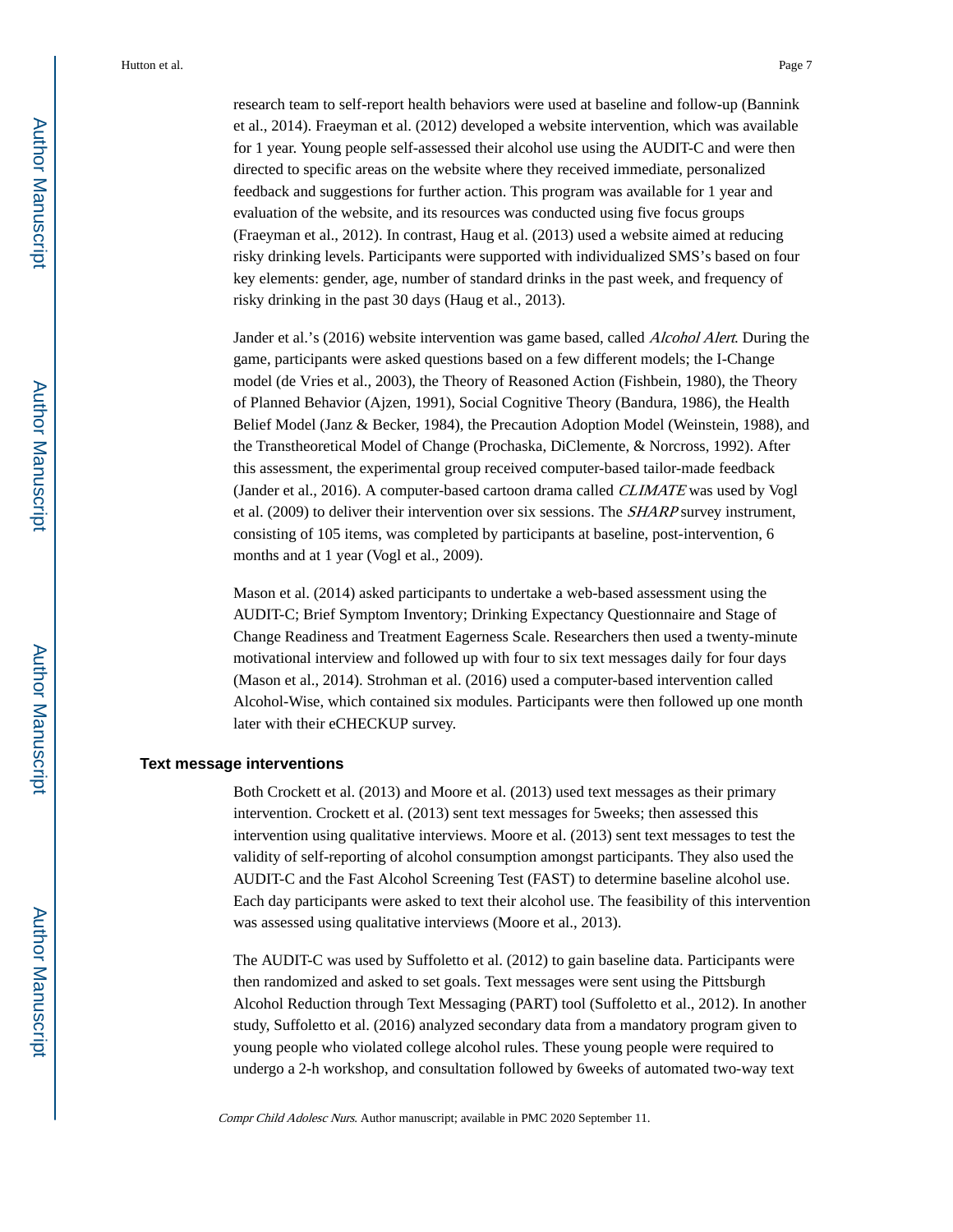messages named Panther TRAC. The goal of Panther TRAC was to allow young people to set goals, commit to a drinking limit, report their alcohol use and receive messages of support (Suffoletto et al., 2016).

Riordan, Conner, et al. (2015) used an ecological momentary intervention (EMI) during a University Orientation (O) week. Text messages were sent each night of O week, promoting prevention. Prior to receiving an text, participants were given information on standard drinks and were then asked to fill out a questionnaire detailing their alcohol use. The intervention was assessed using timeline feedback, and self-reporting of alcohol use (Riordan, Conner, et al. 2015). Wright et al. (2016) used text messages, links to surveys and Ecological Momentary Assessment (EMA) as their mHealth intervention. EMA is where mobile technology is incorporated into psychosocial and health behavior treatments. The intervention lasted for 1week and effectiveness was analyzed using focus groups (Wright et al., 2016).

In the study by Weitzel et al. (2007) participants used handheld computers to complete daily surveys about their drinking behavior; they then received tailored text messages on the consequences of alcohol use (Weitzel et al., 2007). Flaudias et al. (2015) used the social networking site Facebook and sent text messages to young people for 5months.

#### **App interventions**

Apps were used in two studies; Carra et al. (2015) developed an App named D-ARIANNA, which was self-administered for 2weeks. Students were asked to participate in a questionnaire, developed by the researchers, to identify risk and protective factors prior to using the App (Carrà et al., 2015). Gajecki et al. (2014) used two Apps as interventions (Promekill and Party Planner) and were followed up after 5weeks. The AUDIT-C was used to identify the number of participants who drank at risky levels (Gajecki et al., 2014).

# **Intervention effectiveness**

The effectiveness of interventions varied across the 18 studies, with 10 studies reporting some effectiveness (Carrà et al., 2015; Flaudias et al., 2015; Fraeyman et al., 2012; Haug et al., 2013; Jander et al., 2016; Mason et al., 2014; Moore et al., 2013; Suffoletto et al., 2012, 2016; Weitzel et al., 2007), three reporting mixed results (Vogl et al., 2009, Riordan, Conner, et al. 2015; Strohman et al., 2016), and two reporting no effectiveness (Bannink et al., 2014; Gajecki et al., 2014). Three studies were evaluations and did not test interventions (Balsa et al., 2014; Crockett et al., 2013; Wright et al., 2016). Again, to the large variation in outcomes, we have divided the studies into effective, mixed results, not effective and other.

### **Effective**

Carra et al. (2015) reported success in the delivery of their App D-ARIANNA with young people reporting increased knowledge of the risks of binge drinking, and the majority of users stating the App was easy to use (Carrà et al., 2015). Flaudias et al. (2015) showed a reduction in the link between alcohol and 'partying' in both intervention groups, but not the control. The declared number of glasses of alcohol consumed at festive moments diminished between the beginning and the end of the program for the intervention groups. Furthermore,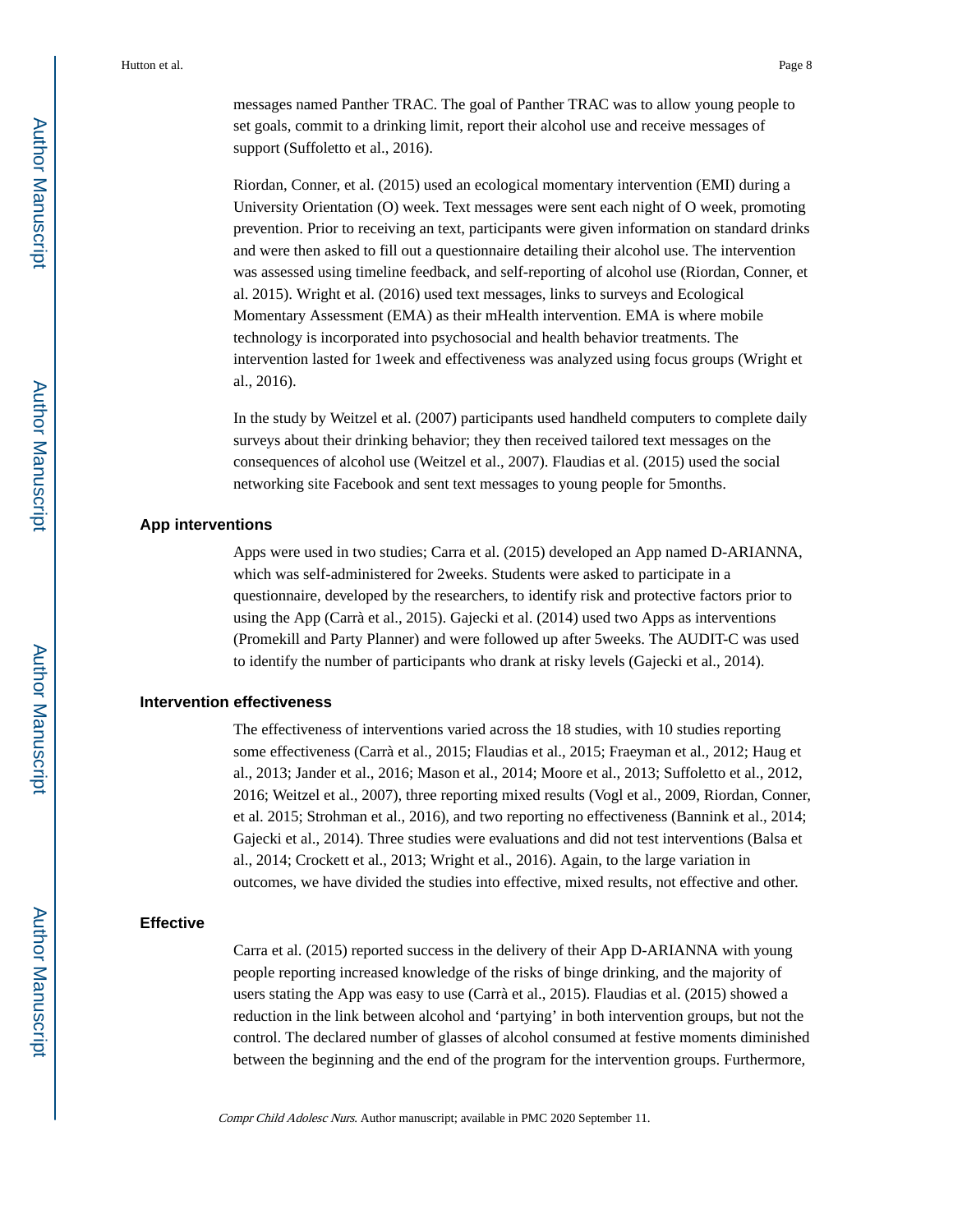the link between a reduction in alcohol consumption and festive moments was influenced by the number of days since registration and not by age or number of text messages received (Flaudias et al., 2015). Fraeyman et al. (2012) found use of a web-based questionnaire, tailored feedback, and referrals to counseling was well-received, and participants were more motivated to consider their alcohol use. Those in a 'high risk' group were willing to seek help (Fraeyman et al., 2012). Haug et al. (2013) found a decrease in the number of persons engaging in risky single episode drinking and a decrease in the number of persons with more than two occasions of risky drinking in the last month (Haug et al., 2013). Jander et al. (2016) found that their web intervention was effective in reducing risky drinking among young people aged 15 and 16 years when they participated in at least two intervention sessions. Mason et al. (2014) found participant's readiness to change increased after receiving tailored text messages along with greater confidence to change drinking behavior. Moore et al. (2013) found that for surveillance, text was acceptable, private and preferred over email and web-based methods and so might be effective in reducing alcohol consumption in future trials (Moore et al., 2013). Suffoletto et al. (2012) found a reduction in heavy drinking days and fewer drinks per drinking days with participants who received SMS messages and set goals being less likely to repeat heavy drinking days (Suffoletto et al., 2012). In 2016, Suffoletto et al. found weekend risky drinking decreased for students who violated an alcohol policy after participating in a face-to-face session and a 6-week program of text messages that included goal setting. Commitment to the goal was associated with less alcohol consumption, with men having greater reductions than women (Suffoletto et al., 2016). Weitzel et al. (2007) found students who used a hand-held computer to receive tailored text messages about negative consequences of alcohol consumption reported significantly fewer drinks per drinking days and lower expectancies of getting into trouble as a result of their consumption (Weitzel et al., 2007).

#### **Mixed results**

Riordan, Conner, et al. (2015) had mixed results from their intervention. They found that overall there was no difference between EMA and EMA-EMI (Ecological Momentary/ Advice interventions) conditions for pre-university drinking, Orientation Week drinking, or semester weekend drinking. However, women in the EMA-EMI condition compared with women in the EMA-only condition consumed significantly fewer drinks during O Week and weekend drinks during the first semester. There was no difference between men's drinking in either condition, at any time (Riordan, Conner, et al. 2015). Strohman et al. (2016) also had mixed results. At follow-up, freshman and sophomore students in the intervention group showed a significant reduction in peak number of standard drinks and blood alcohol concentration, but the effect was not observed for juniors and seniors. The study provides evidence for the short-term usefulness of a web-based intervention in reducing drinking among underclassmen (Strohman et al., 2016). Vogl et al.'s (2009) result from a schoolbased, computer-driven drama differed between genders. For girls aged 13 years, there was a decrease in alcohol consumption, alcohol-related harms and frequency to drink to excess. Behavioral effects for boys were not significant (Vogl et al., 2009).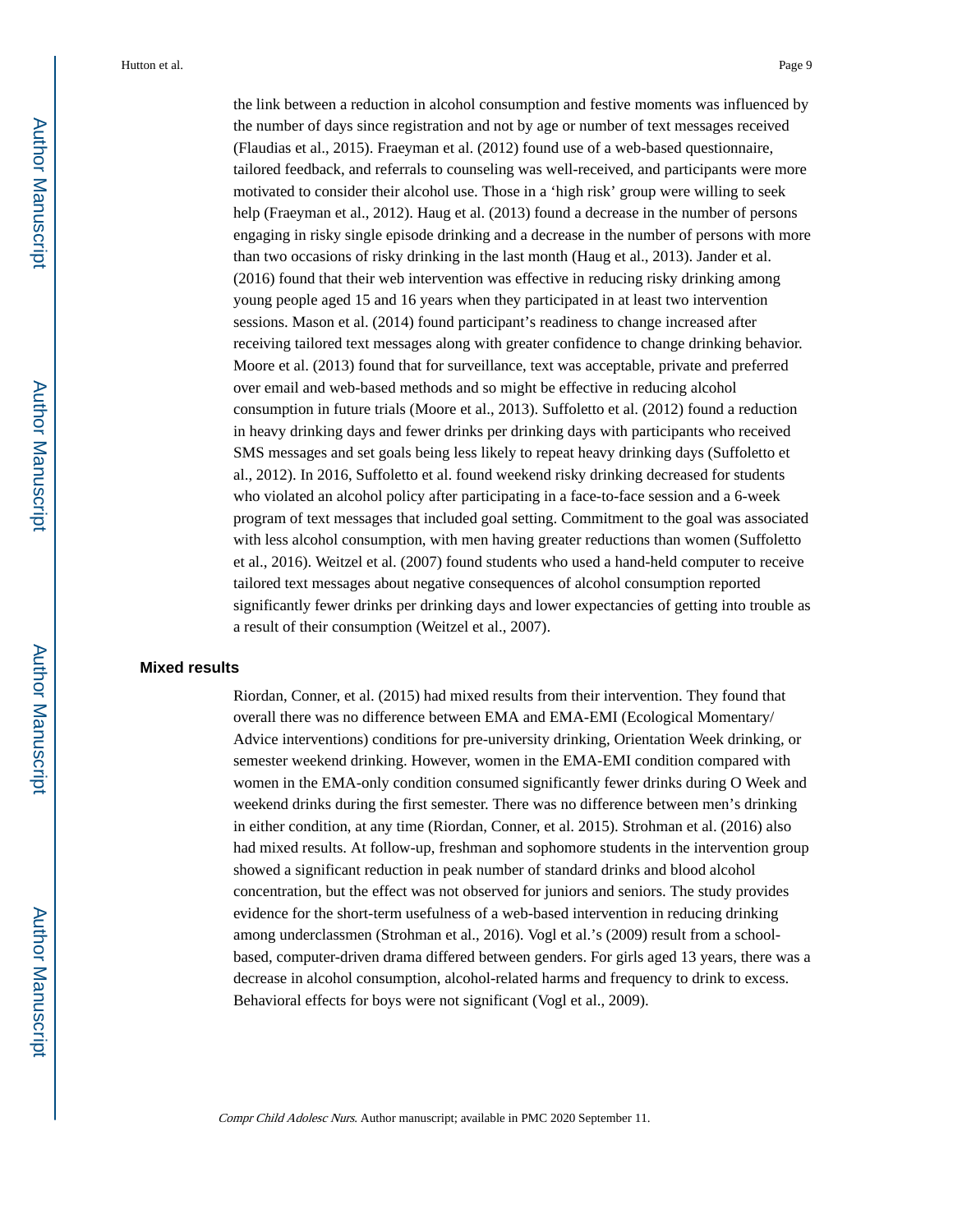#### **Not effective**

Two studies did not produce an intervention effect. Bannink et al. (2014) could not demonstrate that web-based health messaging was effective for young people as participants did not perceive the messages they received as personally relevant (Bannink et al., 2014). Gajecki et al. (2014), who used two different Apps, showed that Apps can be used to deliver information about alcohol. However, their results were inconclusive about the effectiveness of Apps to reduce alcohol consumption. The results from one App (Promekill) found that young people increased their alcohol consumption, whereas the other App (Party Planner) did not appear to have any impact on young people's drinking (Gajecki et al., 2014).

# **Other**

Two studies were evaluations and did not measure the effectiveness of an intervention. Balsa et al. (2014) focused on low participation in a web-based school program and found it could be improved using periodic reminders, a longer intervention and by making it mandatory (Balsa et al., 2014). Crockett et al. (2013) evaluated the feasibility of using text messages to convey harm-reduction messages. While messages were effective for content, timing and language, less than half understood the messages specific to alcohol (Crockett et al., 2013). Wright et al.'s (2016) feasibility study found hourly text messages to collect data through online questionnaires and tailored feedback delivered over one night out was acceptable to young people. However, the authors acknowledge that comprehensive testing and evaluation are now required (Wright et al., 2016).

# **Discussion**

This review supports the idea that an mHealth approach provides an affordable method to disseminate information to young people (Moore et al., 2013; Gajecki et al., 2014; Mason et al., 2014; Carrà et al., 2015; Flaudias et al., 2015, Riordan, Conner, et al. 2015). mHealth interventions can be convenient, accessible, relevant, anonymous (Crockett et al., 2013; Flaudias et al., 2015) and portable for young people (Moore et al., 2013, Riordan, Conner, et al. 2015). Young people are willing to share or forward text messages, which supports the assertion that text messages can be used to reach a wider population than the initial message recipients (Crockett et al., 2013). Text messaging has no geographical boundaries and is accessible at all times (Flaudias et al., 2015). Haug et al. (2013) and Moore et al. (2013) reported mHealth interventions as useful ways of collecting individual, real-time data on alcohol use.

Of the 18 studies included in this review, two studies by Suffoletto et al. (2012, 2016), argued that brief interventions have the potential to produce behavior change, but larger studies are needed to assess efficacy. They also claimed that a text message program could be useful as a booster for helping young people reduce weekend binge drinking. Whereas Wright et al. (2016) asserted that for mHealth interventions to be successful a continual process of evaluation needs to take place to ensure that young people's ideas are implemented into each new set of messages, leaving them feeling valued and included in the process.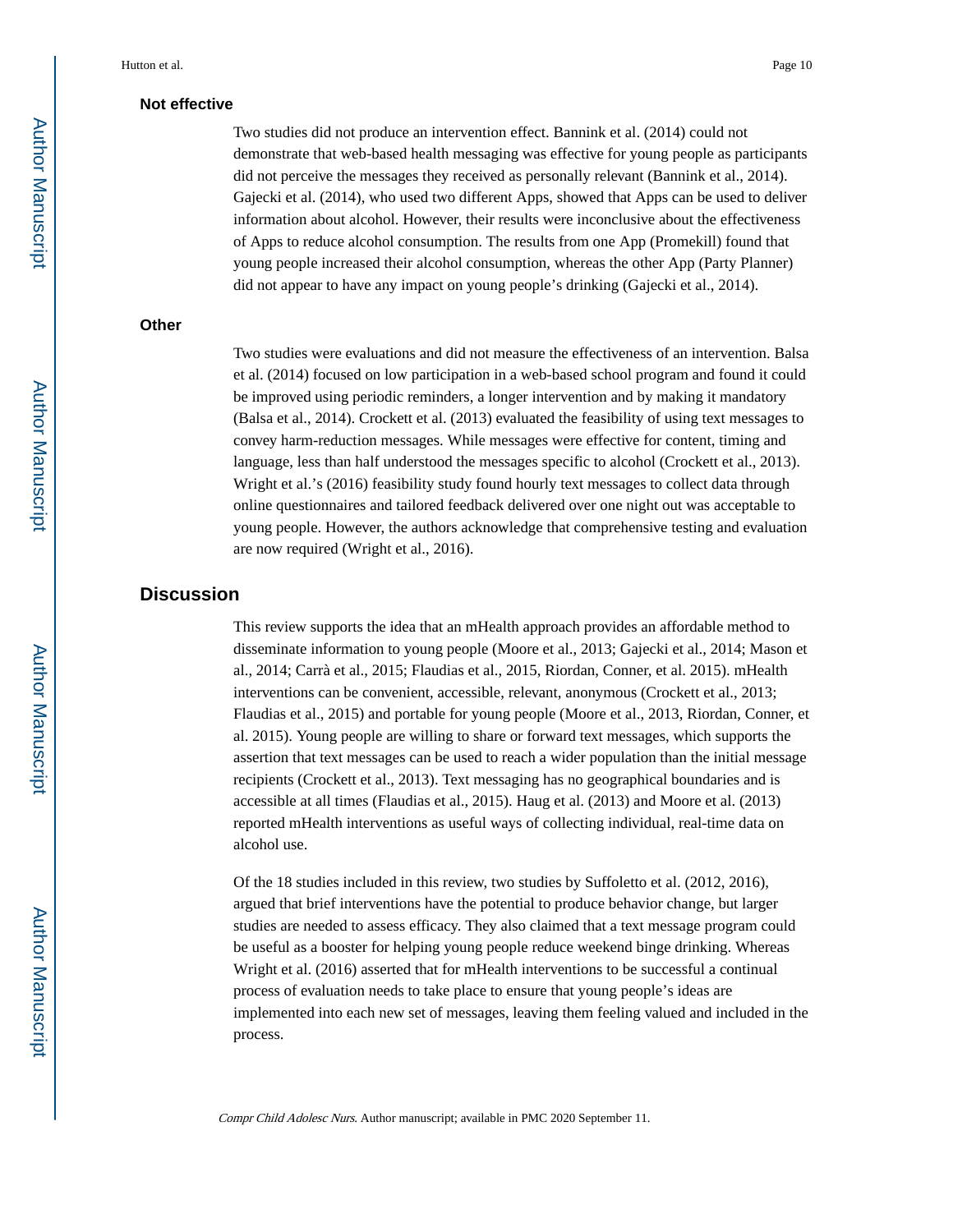#### **Characteristics of effective mhealth interventions to reduce alcohol consumption**

Tailored messaging and prevention messages at a younger age were found to be effective. In addition, findings show that interventions need to be interesting and interactive to hold the attention of young people. Studies that used static educational materials were not successful (Balsa et al., 2014). Similarly, Bannink et al. (2014) found that tailored messages could be improved further, claiming that if messages were more personally relevant, they would be more likely to be effective (Bannink et al., 2014). Both Jander et al. (2016) and Strohman et al. (2016) found that prevention messages had a greater impact for those at the beginning of their 'drinking career' (Jander et al., 2016; Strohman et al., 2016). Strohman et al. (2016) assert that prevention efforts should be concentrated in the first 2 years of college whereas other methods, not stipulated in this review, may be needed for those with a longer history of alcohol consumption.

Overall this review revealed that there was great variability in the study's methodology, participant characteristics, including sample size and diversity, setting, use of theoretical basis, duration of the interventions and follow-up period. This variability resulted in difficulties in a comparative analysis of the effectiveness of the interventions and of their outcomes.

Generalizability of any of the results is limited. Collectively, the studies do suggest the acceptability of mHealth technologies among young people; however, it was difficult to determine which type of mHealth delivery system was statistically significant in changing outcomes (text, Apps, web-based, computer game, etc.).

# **Limitations**

The studies in this review are varied and thus it is difficult to draw firm conclusions. Many of the studies used different measures to assess their outcome variables, were conducted for different lengths of time, and at different levels of intensity/participant involvement. While our database search was extensive, this manuscript may not provide an exhaustive review of all of the literature on the use of mHealth technology to reduce alcohol consumption in young people. It should be noted that literature is available on the effectiveness of mHealth interventions for other populations, and that by limiting our search to young people (16–26) without known alcohol addiction we have limited the scope of findings.

# **Concluding remarks and future directions**

Despite the limitations, this review provides some evidence for the effectiveness of mHealth technology to reduce risky drinking amongst young people. SMS messaging had the greatest efficacy amongst the interventions reviewed in this population. Interestingly, young people did not mind being interrupted by text messages as part of an intervention. Findings suggest that young people liked personalized messaging and this in itself created an effective way to convey mHealth messaging. In summary, mHealth is seen as a portable, immediate way to tailor information for young people. In addition, a reliance on settings such as schools and universities for recruiting young people narrowed the diversity of the population and the generalizability of the results.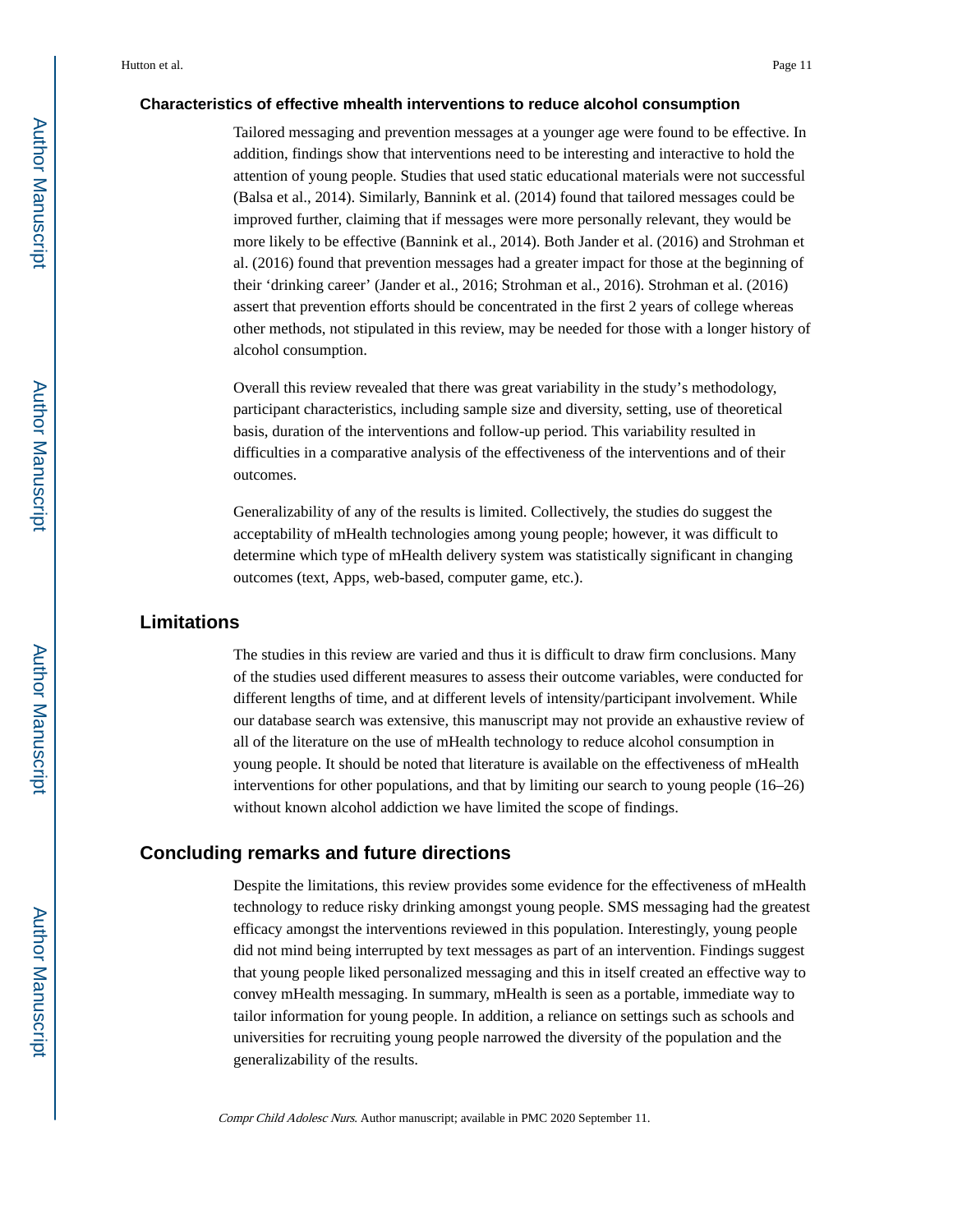The results of this study did not conclude that mHealth technology can definitively influence behavior change, although there was evidence that reported alcohol consumption was reduced in nine of the 18 studies. Further research using an adequately powered sample size in varied settings, with an adequate period of intervention and follow-up, based on theoretical perspectives that underpin behavior change in young people's use of alcohol is needed. Ensuring participation of young people in study designs and implementation may also assist in the sustainability of results and their transfer into effective public health policy and practice.

# **References**

- Ajzen I (1991). The theory of planned behaviour. Organizational Behaviour and Human Decision Processes, 50, 179–211. doi:10.1016/0749-5978(91)90020-T
- Balsa AI, Gandelman N, & Lamé D (2014). Lessons from participation in a web-based substance use preventive program in Uruguay. Journal of Child & Adolescent Substance Abuse, 23(2), 91–100. doi:10.1080/1067828X.2012.748600
- Bandura A (1986). Social foundations of through and action: A social cognitive theory. Englewood Cliffs, NJ: Prentice-Hall.
- Bannink R, Broeren S, Joosten-van Zwanenburg E, van As E, van de Looij-Jansen P, & Raat H (2014). Effectiveness of a web-based tailored intervention (E-health4Uth) and consultation to promote adolescents' health: Randomized controlled trial. Journal of Medical Internet Research, 16(5). doi:10.2196/jmir.3163
- Better Value Healthcare. (2017). Critical appraisal skills programme (CASP). Retrieved from [http://](http://www.casp-uk.net/) [www.casp-uk.net/](http://www.casp-uk.net/)
- Carrà G, Crocamo C, Schivalocchi A, Bartoli F, Carretta D, Brambilla G, & Clerici M (2015). Risk estimation modeling and feasibility testing for a mobile ehealth intervention for binge drinking among young people: The D-ARIANNA (Digital-alcohol risk alertness notifying network for adolescents and young adults) project. Substance Abuse, 36(4), 445–452. doi:10.1080/08897077.2014.959152 [PubMed: 25203226]
- Cavello D, Df T, Ries D, Brown J, DeVellis R, & Ammerman A (2012). A social media-based physical activity intervention: A randomized controlled trial. American Journal of Preventitive Medicineq, 43, 527–532. doi:10.1016/j.amepre.2012.07.019
- Cohn AM, Hunter-Reel D, Hagman BT, & Mitchell J (2011). Promoting behavior change from alcohol use through mobile technology: The future of ecological momentary assessment. Alcoholism-Clinical And Experimental Research, 35(12), 2209–2215. doi:10.1111/j.1530-0277.2011.01571.x
- Crockett B, Keleher H, Rudd A, Ruth K, Locke B, & Roussy V (2013). Using SMS as a harm reduction strategy: An evaluation of the RAGE(Register and get educated) project [online]. Youth Studies Australia, 32(3), 26–36.
- de Vries H, Mudde A, Leijs I, Charlton A, Vartiainen E, Buijs G (2003). The European smoking prevention framework approach (ESPA) an example of integral prevention. Health Education Research, 18(5), 611–626. [PubMed: 14572020]
- Donoghue K, Patton R, Phillips T, Deluca P, & Drummond C (2014). The effectiveness of electronic screening and brief intervention for reducing levels of alcohol consumption: A systematic review and meta-analysis. Journal of Medical Internet Research, 16(6), e142. doi:10.2196/jmir.3193 [PubMed: 24892426]
- Fishbein M (1980) A theory of reasoned action: Some applications and implications. Nebraska Symposium on Motivation, NebraskaVol. 27 65–116.
- Flaudias V, de Chazeron I, Zerhouni O, Boudesseul J, Begue L, Bouthier R, … Brousse G (2015). Preventing alcohol abuse through social networking sites: A first assessment of a two-year ecological approach. Journal of Medical Internet Research, 17 (12), e278. [PubMed: 26681577]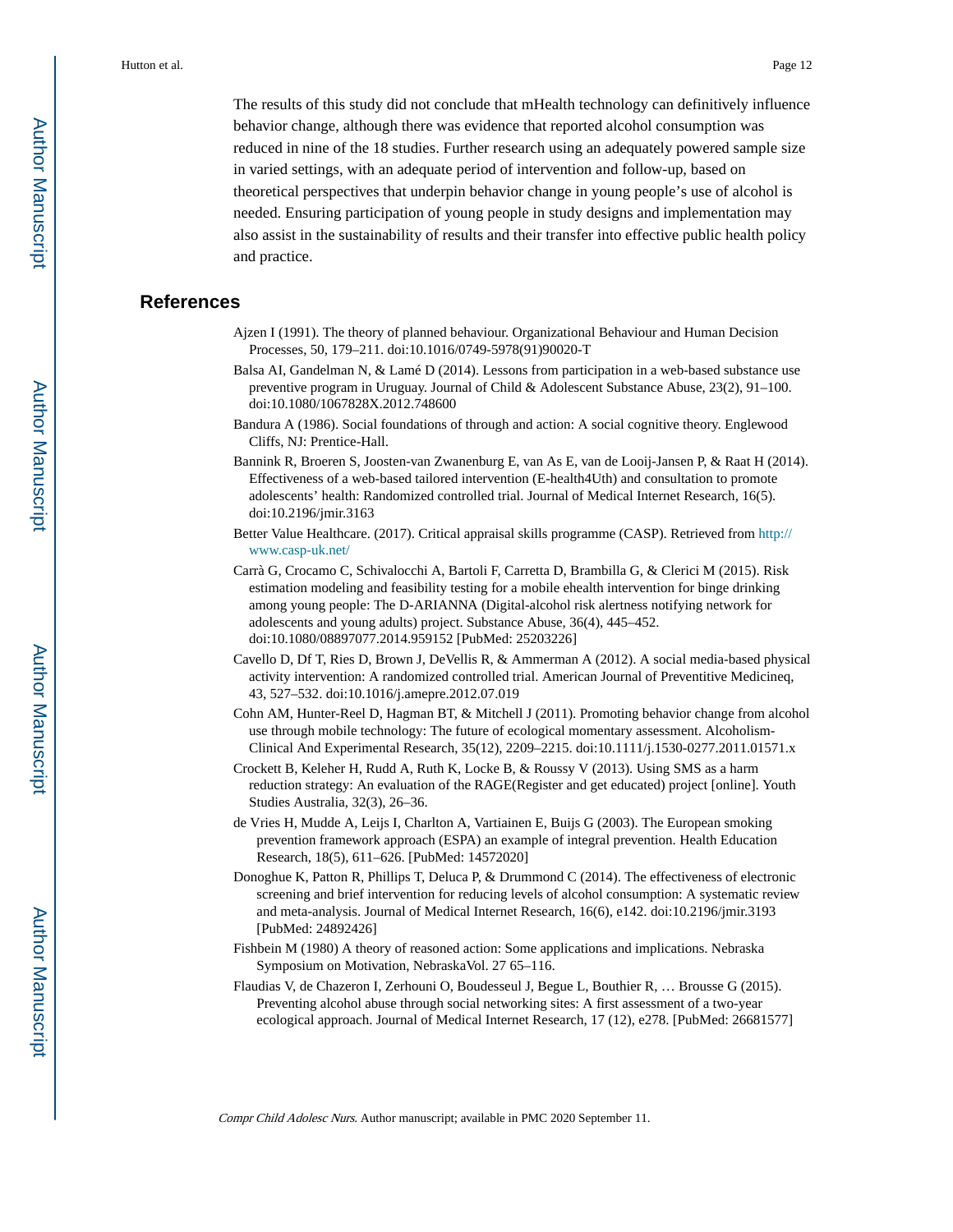- Fowler LA, Holt SL, & Joshi D (2016). Mobile technology-based interventions for adult users of alcohol: A systematic review of the literature. Addictive Behaviors, 62, 25–34. doi:10.1016/ j.addbeh.2016.06.008 [PubMed: 27310031]
- Fraeyman J, Van Royen P, Vriesacker B, De Mey L, & Van Hal G (2012). How is an electronic screening and brief intervention tool on alcohol use received in a student population? A qualitative and quantitative evaluation. Journal of Medical Internet Research, 14(2), e56. doi:10.2196/ jmir.1869 [PubMed: 22525340]
- Gajecki M, Berman AH, Sinadinovic K, Rosendahl I, & Andersson C (2014). Mobile phone brief intervention applications for risky alcohol use among university students: A randomized controlled study. Addiction Science & Clinical Practice, 9(1), 11. doi: 10.1186/1940-0640-9-11 [PubMed: 24985342]
- Gold J, Lim MS, Hocking JS, Keogh LA, Spelman T, & Hellard ME (2011). Determining the impact of text messaging for sexual health promotion to young people. Sexually Transmitted Diseases, 38(4), 247–252. doi:10.1097/OLQ.0b013e3181f68d7b [PubMed: 20966830]
- Haug S, Schaub MP, Venzin V, Meyer C, John U, & Gmel G (2013). A pre-post study on the appropriateness and effectiveness of a web- and text messaging-based intervention to reduce problem drinking in emerging adults. Journal of Medical Internet Research, 15(9), e196. doi:10.2196/jmir.2755 [PubMed: 23999406]
- Hospital MM, Wagner EF, Morris SL, Sawant M, Siqueira LM, & Soumah M (2016). Developing an SMS intervention for the prevention of underage drinking: Results from focus groups. Substance Use & Misuse, 51(2), 155–164. doi:10.3109/10826084.2015.1073325 [PubMed: 26789549]
- Irvine L, Falconer DW, Jones C, Ricketts IW, Williams B, & Crombie IK (2012). Can text messages reach the parts other process measures cannot reach: An evaluation of a behavior change intervention delivered by mobile phone? PloS One, 7, e52621. doi:10.1371/journal.pone.0052621 [PubMed: 23300726]
- Jander A, Crutzen R, Mercken L, Candel M, & de Vries H (2016). Effects of a web-based computertailored game to reduce binge drinking among dutch adolescents: A cluster randomized controlled trial. Journal of Medical Internet Research, 18(2), e29. doi:10.2196/jmir.4708 [PubMed: 26842694]
- Janz NK, & Becker MH (1984). The health belief model: A decade later. Health Education Behaviour, 11(1), 1–47.
- Johnson BT, Scott-Sheldon LA, Huedo-Medina TB, & Carey MP (2011). Interventions to reduce sexual risk for human immunodeficiency virus in adolescents: A meta-analysis of trials, 1985– 2008. Archives of Pediatrics & Adolescent Medicine, 165(1), 77–84. doi:10.1001/ archpediatrics.2010.251 [PubMed: 21199984]
- Kashdan TB, Ferssizidis P, Collins RL, & Muraven M (2010). Emotion differentiation as resilience against excessive alcohol use: An ecological momentary assessment in underage social drinkers. Psychological Science, 21(9), 1341–1347. doi:10.1177/0956797610379863 [PubMed: 20696854]
- Kazemi DM, Borsari B, Levine MJ, Li S, Lamberson KA, & Matta LA (2017). A systematic review of the mHealth interventions to prevent alcohol and substance abuse. Journal of Health Communication, 22(5), 413–432. doi:10.1080/10810730.2017.1303556 [PubMed: 28394729]
- Kazemi DM, Cochran AR, Kelly JF, Cornelius JB, & Belk C (2014). Integrating mHealth mobile applications to reduce high risk drinking among underage students. Health Education Journal, 73(3), 262–273. doi:10.1177/0017896912471044
- Kool B, Smith E, Raerino K, & Ameratunga S (2014). Perceptions of adult trauma patients on the acceptability of text messaging as an aid to reduce harmful drinking behaviours. BMC Research Notes, 7(1), 4. doi:10.1186/1756-0500-7-4 [PubMed: 24387293]
- Luxton DD, McCann RA, Bush NE, Mishkind MC, & Reger GM (2011). mHealth for mental health: Integrating smartphone technology in behavioral healthcare. Professional Psychology: Research and Practice, 42(6), 505. doi:10.1037/a0024485
- Maher C, Ryan J, Kernot J, Podsiadly J, & Kennihan S (2016). Social media and applications to health behaviour. Current Opinion in Psychology, 9, 50–55.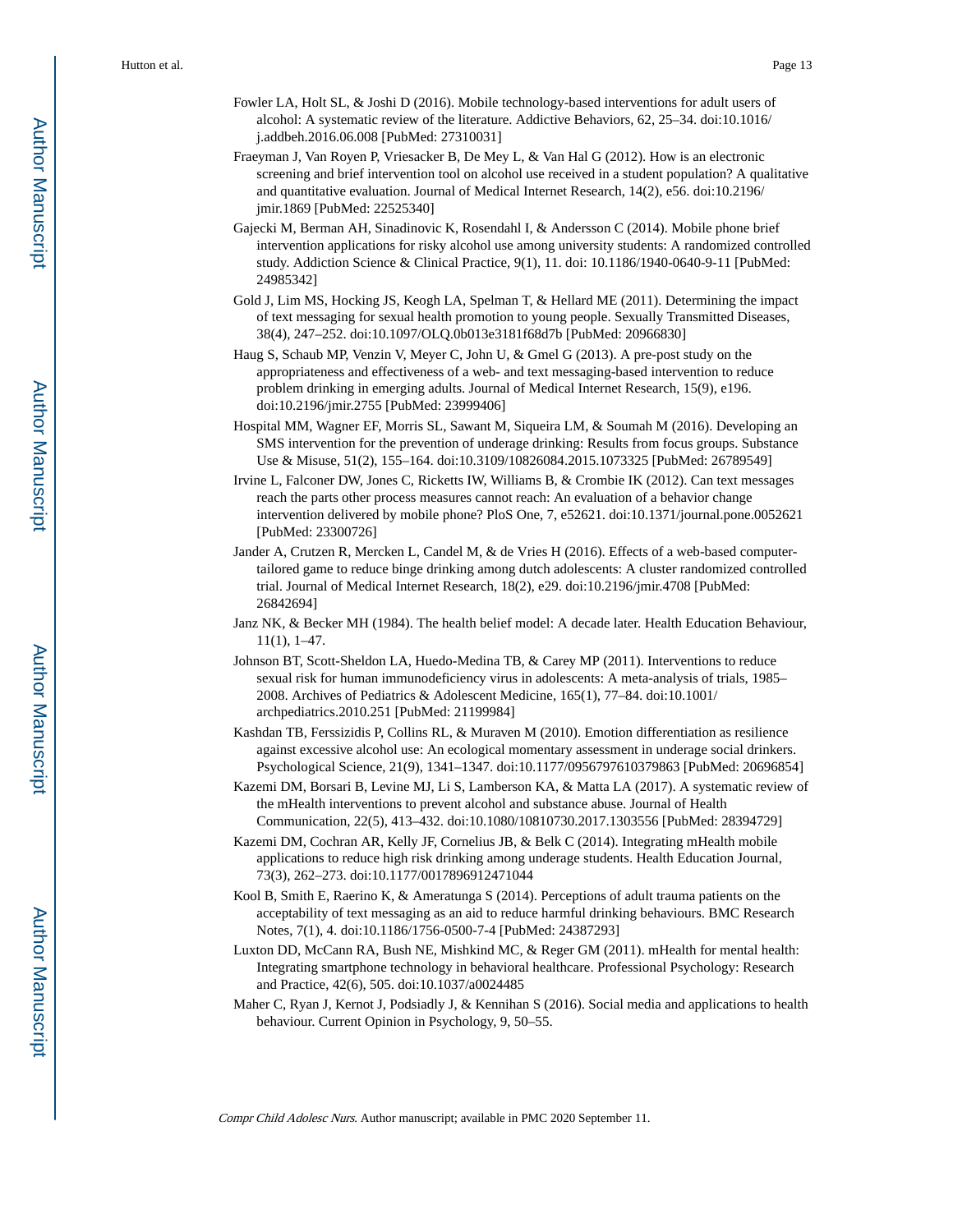- Mason M, Benotsch EG, Way T, Kim H, & Snipes D (2014). Text messaging to increase readiness to change alcohol use in college students. The Journal of Primary Prevention, 35(1), 47–52. doi:10.1007/s10935-013-0329-9 [PubMed: 24114551]
- Michie S, van Stralen MM, & West R (2011). The behaviour change wheel: A new method for characterising and designing behaviour change interventions. Implementation Science, 6(1), 42. doi:10.1186/1748-5908-6-42 [PubMed: 21513547]
- Milward J, Khadjesari Z, Fincham-Campbell S, Deluca P, Watson R, & Drummond C (2016). User preferences for content, features, and style for an app to reduce harmful drinking in young adults: analysis of user feedback in app stores and focus group interviews. JMIR Mhealth Uhealth, 4(2), e47. doi:10.2196/mhealth.5242 [PubMed: 27220371]
- Moore SC, Crompton K, van Goozen S, van Den Bree M, Bunney J, & Lydall E (2013). A feasibility study of short message service text messaging as a surveillance tool for alcohol consumption and vehicle for interventions in university students. BMC Public Health, 13(1), 1011. doi:10.1186/1471-2458-13-1011 [PubMed: 24160674]
- Prochaska JO, DiClemente CC, & Norcross JC (1992). In search of how people change. Applications to addictive behaviours. American Psychology, 47(9), 1102–1114. doi:10.1037/0003-066X.47.9.1102
- Quanbeck A, Chih M-Y, Isham A, Johnson R, & Gustafson D (2014). Mobile delivery of treatment for alcohol use disorders: A review of the literature. Alcohol Research: Current Reviews, 36(1), 111. [PubMed: 26259005]
- Reid SC, Kauer SD, Dudgeon P, Sanci LA, Shrier LA, & Patton GC (2009). A mobile phone program to track young people's experiences of mood, stress and coping. Social Psychiatry and Psychiatric Epidemiology, 44(6), 501. doi:10.1007/s00127-008-0455-5 [PubMed: 19011723]
- Renner KA, Natalie W, Varsha P, & Ross M (2012). Harm reduction text messages delivered during alcohol drinking: Feasibility study protocol. JMIR Research Protocols, 1(1), e4. doi:10.2196/ resprot.1970 [PubMed: 23611773]
- Riordan BC, Conner TS, Flett JAM, & Scarf D (2015). A brief orientation week ecological momentary intervention to reduce university student alcohol consumption. Journal of Studies on Alcohol and Drugs, 76(4), 525–529. [PubMed: 26098027]
- Shrier LA, Rhoads AM, Fredette ME, & Burke PJ (2014). Counselor in your pocket: Youth and provider perspectives on a mobile motivational intervention for marijuana use. Substance Use & Misuse, 49(1–2), 134–144. doi:10.3109/10826084.2013.824470 [PubMed: 24000892]
- Spring B, Gotsis M, Paiva A, & Spruijt-Metz D (2013). Healthy apps: Mobile devices for continuous monitoring and intervention. IEEE Pulse, 4(6), 34–40. doi:10.1109/MPUL.2013.2279620 [PubMed: 24233190]
- Strohman AS, Braje SE, Alhassoon OM, Shuttleworth S, Van Slyke J, & Gandy S (2016). Randomized controlled trial of computerized alcohol intervention for college students: Role of class level. The American Journal of Drug and Alcohol Abuse, 42(1), 15–24. doi:10.3109/00952990.2015.1105241 [PubMed: 26684960]
- Suffoletto B, Callaway C, Kristan J, Kraemer K, & Clark DB (2012). Text-message-based drinking assessments and brief interventions for young adults discharged from the emergency department. Alcoholism: Clinical and Experimental Research, 36(3), 552–560. doi:10.1111/ acer.2012.36.issue-3
- Suffoletto B, Callaway CW, Kristan J, Monti P, & Clark DB (2013). Mobile phone text message intervention to reduce binge drinking among young adults: Study protocol for a randomized controlled trial. Trials, 14(1), 93. doi:10.1186/1745-6215-14-59 [PubMed: 23552023]
- Suffoletto B, Merrill JE, Chung T, Kristan J, Vanek M, & Clark DB (2016). A text message program as a booster to in-person brief interventions for mandated college students to prevent weekend binge drinking. Journal of American College Health, 64(6), 481–489. doi:10.1080/07448481.2016.1185107 [PubMed: 27149662]
- Tait RJ, & Christensen H (2010). Internet-based interventions for young people with problematic substance use: A systematic review. Medical Journal of Australia, 192(11), S15. [PubMed: 20528701]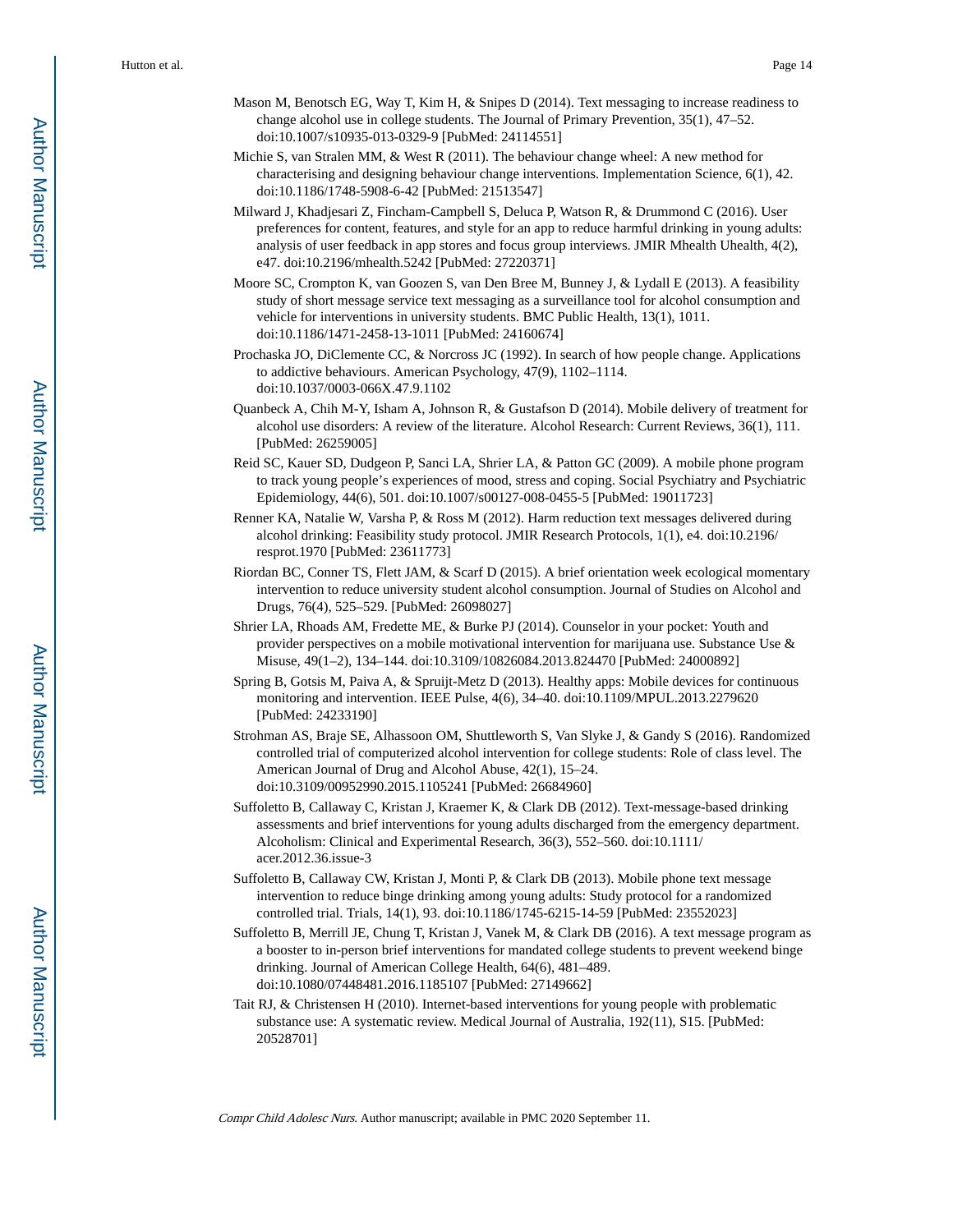- Vogl L, Teesson M, Andrews G, Bird K, Steadman B, & Dillon P (2009). A computerized harm minimization prevention program for alcohol misuse and related harms: Randomized controlled trial. Addiction, 104(4), 564–575. doi:10.1111/j.1360-0443.2009.02510.x [PubMed: 19335655]
- Way T, Mason M, Benotsch E, Kim H, & Snipes D (2013). Design of an Interactive Text Messaging Platform for Problem Alcohol Use Intervention in College Students.
- Weaver ER, Horyniak DR, Jenkinson R, Dietze P, & Lim MS (2013). "Let's get wasted!" and other apps: Characteristics, acceptability, and use of alcohol-related smartphone applications. Jmir MHealth And UHealth, 1(1), e9. doi:10.2196/mhealth.2709 [PubMed: 25100681]
- Weinstein ND (1988). The precaution adoption process. Health Psychology, 7(4), 355–386. [PubMed: 3049068]
- Weitzel JA, Bernhardt JM, Usdan S, Mays D, & Glanz K (2007). Using wireless handheld computers and tailored text messaging to reduce negative consequences of drinking alcohol. Journal of Studies on Alcohol and Drugs, 68(4), 534–537. [PubMed: 17568957]
- White A, Kavanagh D, Stallman H, Klein B, Kay-Lambkin F, Proudfoot J, … Young R (2010). Online alcohol interventions: A systematic review. Journal of Medical Internet Research, 5, 12.
- World Health Organization (2014). Global status report on alcohol and health 2014. Geneva, Switzerland: World Health Organization.
- World Health Organization. (2015). Media centre; alcohol fact sheet. Retrieved from [http://](http://www.who.int/mediacentre/factsheets/fs349/en/) [www.who.int/mediacentre/factsheets/fs349/en/](http://www.who.int/mediacentre/factsheets/fs349/en/)
- Wright CJC, Dietze PM, Crockett B, & Lim MSC (2016). Participatory development of MIDY (Mobile Intervention for Drinking in Young people). BMC Public Health, 16(1), 184. doi:10.1186/ s12889-016-2876-5 [PubMed: 26911299]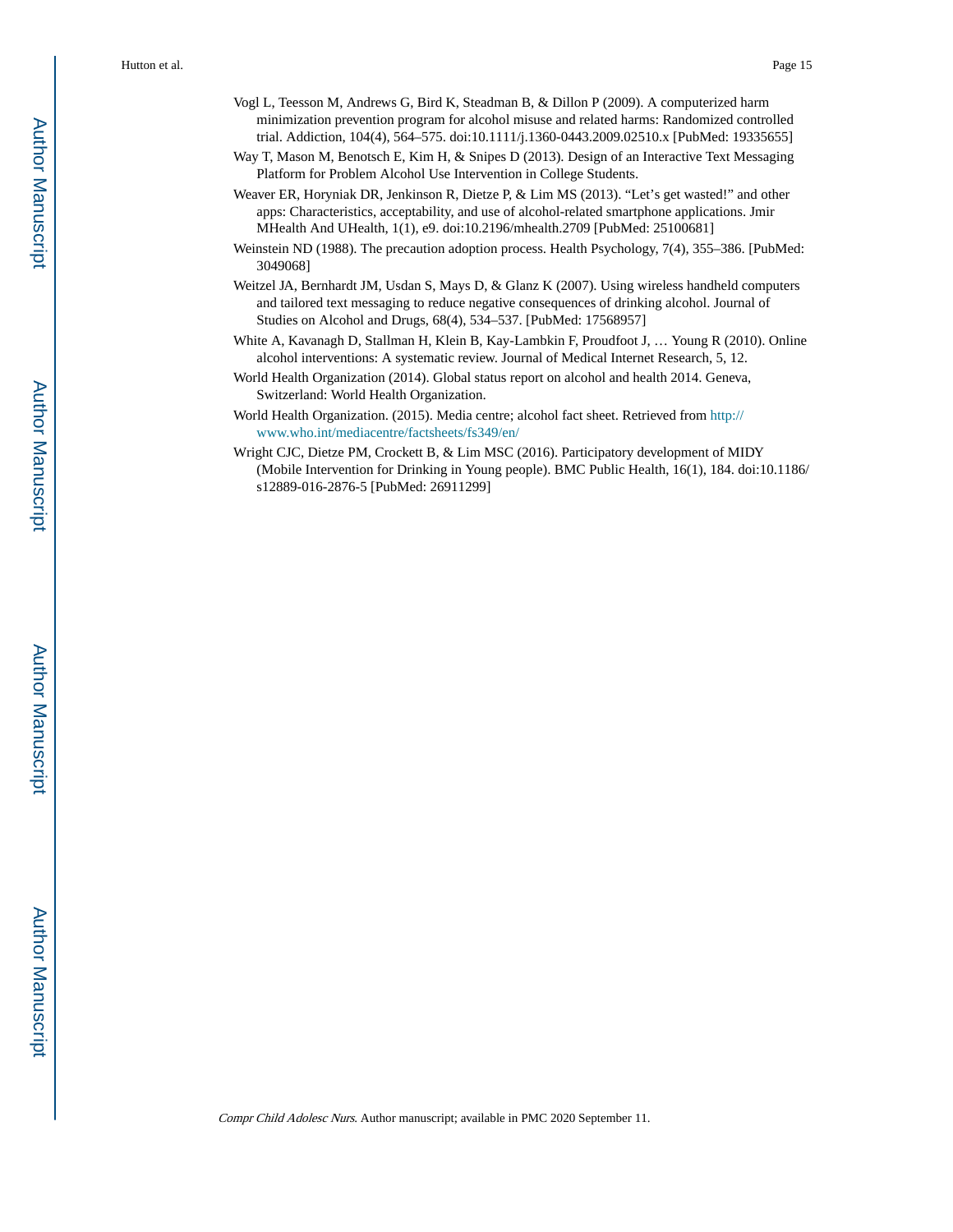

**Figure 1.**  PRISMA 2009 flow diagram.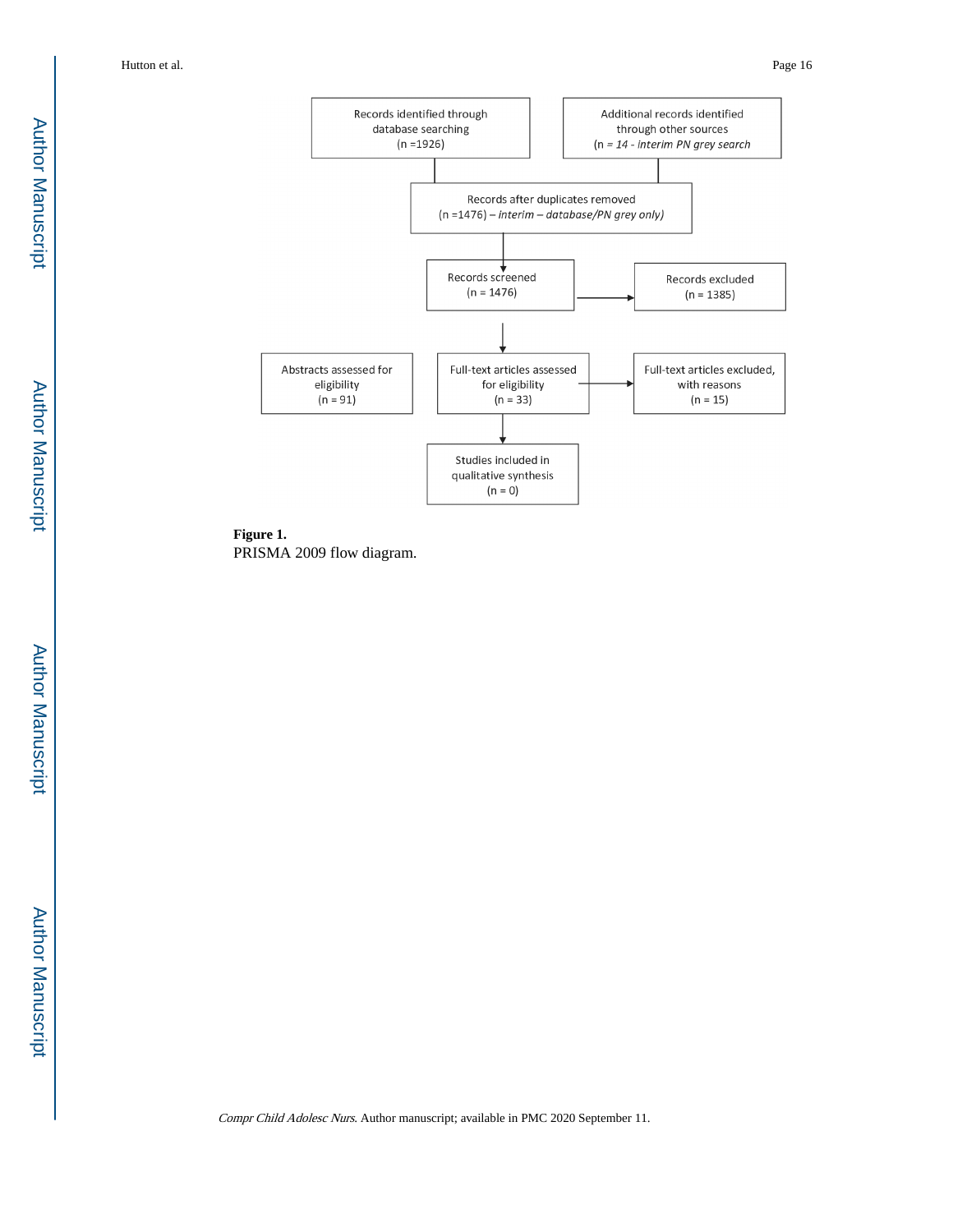# **Table 1.**

### Search terms.

|                  | <b>Mobile Phone Applications</b>                                                                                                                                                                      | <b>Alcohol Use</b>                                                                                                           |
|------------------|-------------------------------------------------------------------------------------------------------------------------------------------------------------------------------------------------------|------------------------------------------------------------------------------------------------------------------------------|
| MeSH terms       | Cell phones, Computers, Handheld, Text messaging, Mobile<br>Applications                                                                                                                              | Alcohol drinking, Alcoholic beverages, Alcoholic intoxication,<br>Alcoholism, Drinking behaviour, Binge drinking, Beer, Wine |
| <b>Textwords</b> | mobile phone* mobile device*<br>cellphone*<br>cell phone*<br>smartphone*<br>smart phone*<br>handheld device*<br>hand held device*<br>iphone*<br>android*<br><b>SMS</b><br><b>MMS</b><br>text message* | alcohol* drunk* drink* (binge* excess*<br>heav*,hazard*,binge*,harmful, problem*) intoxicat*                                 |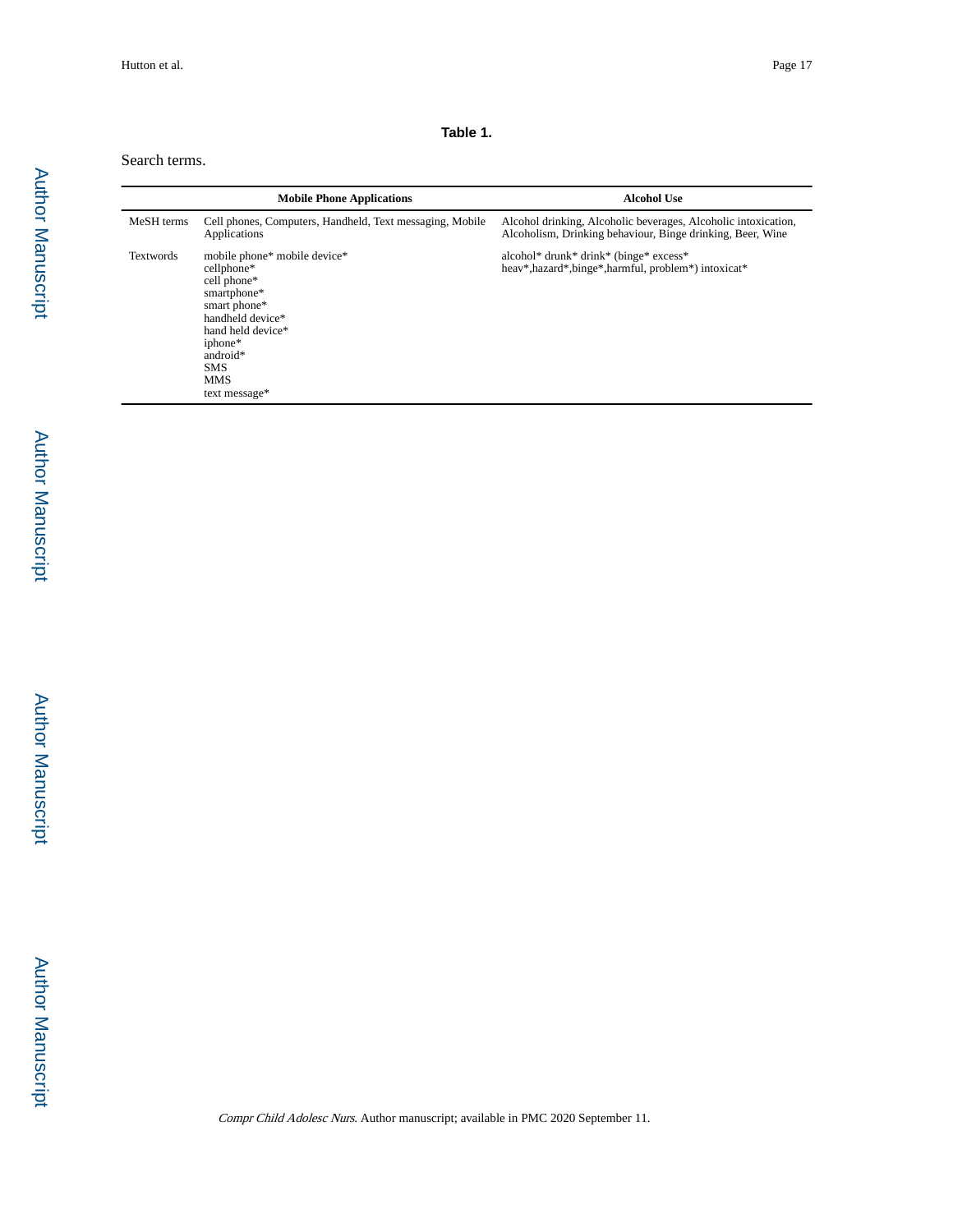| Citation                    | Sample                                                                           | Study design                                                                                                            | Intervention<br>type                        | Intervention<br>description                                                                                                                                                                                                | theoretical<br>Model or<br>basis          | Duration | Outcome<br>measures                                                                                                                                                                                                                                         | Follow-<br>Ê | Results                                                                                                                                                                                                                                                 | <b>Strengths</b>                                                                                                                                      | Limitations/<br>comments                                                                                                                          |
|-----------------------------|----------------------------------------------------------------------------------|-------------------------------------------------------------------------------------------------------------------------|---------------------------------------------|----------------------------------------------------------------------------------------------------------------------------------------------------------------------------------------------------------------------------|-------------------------------------------|----------|-------------------------------------------------------------------------------------------------------------------------------------------------------------------------------------------------------------------------------------------------------------|--------------|---------------------------------------------------------------------------------------------------------------------------------------------------------------------------------------------------------------------------------------------------------|-------------------------------------------------------------------------------------------------------------------------------------------------------|---------------------------------------------------------------------------------------------------------------------------------------------------|
| al. (2014)<br>Balsa et      | 359 adolescents<br>private schools;<br>in 9th and 10th<br>grade in 10<br>Uruguay | Evaluation                                                                                                              | ges<br>SMS and<br>Website<br>email<br>messa | 2-h workshop,<br>emails and 7<br>with weekly<br>(COLOKT)<br>surveys, 8<br>resources<br>access to<br>updates,<br>website<br>forums,<br><b>SMS</b>                                                                           | None stated                               | 3 months | Socio Economic<br>knowledge and<br>misperceptions<br>Demographics,<br>Status, social<br>internet use,<br>alcohol use,<br>networks,                                                                                                                          |              | reminders sent<br>improved with<br>influenced by<br>by email and<br>participation<br>Participation<br>Participation<br>intervention<br>prior heavy<br>alcohol use<br>mandatory<br>improved<br>and time<br>could be<br>Periodic<br>longer,<br><b>SMS</b> | participation<br>associated<br>Explores<br>actions<br>with                                                                                            | group Alcohol<br>Self-reporting<br>generalisable<br>not measured<br>consumption<br>participation<br>at follow-up<br>No control<br>rate Not<br>Low |
| Bannink<br>(2014)<br>et al. | years; Holland<br>aged 15-16<br>adolescents<br>1702                              | +consultation<br>Ehealth4Ut h<br>Ehealth4Ut h<br>Cluster RCT<br>Control $n =$<br>3-armed<br>$n=533$<br>$m = 554$<br>615 | web-based<br>ges<br>Tailored<br>messa       | based messages<br>to assess health<br>and well-being<br>lailored web-<br>questionnaire<br>risk behavior<br>questionnaire<br>with links to<br>Motivational<br>interviewing<br>resources<br>based on<br>paseline<br>$45$ min | None stated                               | 9 months | At baseline and<br>problems using<br>frequency and<br>emotional and<br>and becoming<br>drunk Follow-<br>consumption<br>Youth Self-<br>amount of<br>behavioral<br>follow-up:<br>behaviors<br>measured<br>included<br>up only:<br>alcohol<br>Health<br>Report | 4 months     | gender did not<br>No difference<br>effect alcohol<br>Ethnicity and<br>consumption<br>consumption<br>groups in<br>between<br>alcohol                                                                                                                     | sample size<br>RCT Large                                                                                                                              | Self-reporting<br>generalizable<br>intervention<br>and control<br>Potential<br>between<br>overlap<br>groups<br><b>z</b>                           |
| al. (2015)<br>Carra et      | people aged 18– $24;$ Italy<br>590 young                                         | control group<br>experiment al<br>and post-test<br>study, pre<br>without<br>Quasi-<br>design                            | App                                         | after 14 days to<br>were contacted<br><b>ARIANNA</b> on<br>report binging<br>Questionnaire<br>downloaded<br>their phone,<br>Participants<br>App D-                                                                         | Substance<br>Use Risk<br>Profile<br>Scale | 2 weeks  | Compare binge<br>recent binging,<br>and after using<br>weeks before<br>cannabis use,<br>the app Risk<br>drinking 2<br>discos and<br>interest in<br>factors;<br>parties,                                                                                     | 2 weeks      | educing binge<br>and affordable<br>drinking (37%<br><b>D-ARIANNA</b><br>e-health App<br>Convenient<br>for young<br>effective<br>vs 18%)<br>people                                                                                                       | consequence s<br>representative<br>Large sample<br>awareness of<br>drinking and<br>encouraged<br>ARIANNA<br>sample D-<br>negative<br>of risky<br>size | Lack of control<br>follow-up time<br>observer effect<br>Self-reporting<br>generalizable<br>group Short<br>Hawthorne<br>$\sum_{i=1}^{n}$           |

**Table 2.**

Design of Included Studies

Design of Included Studies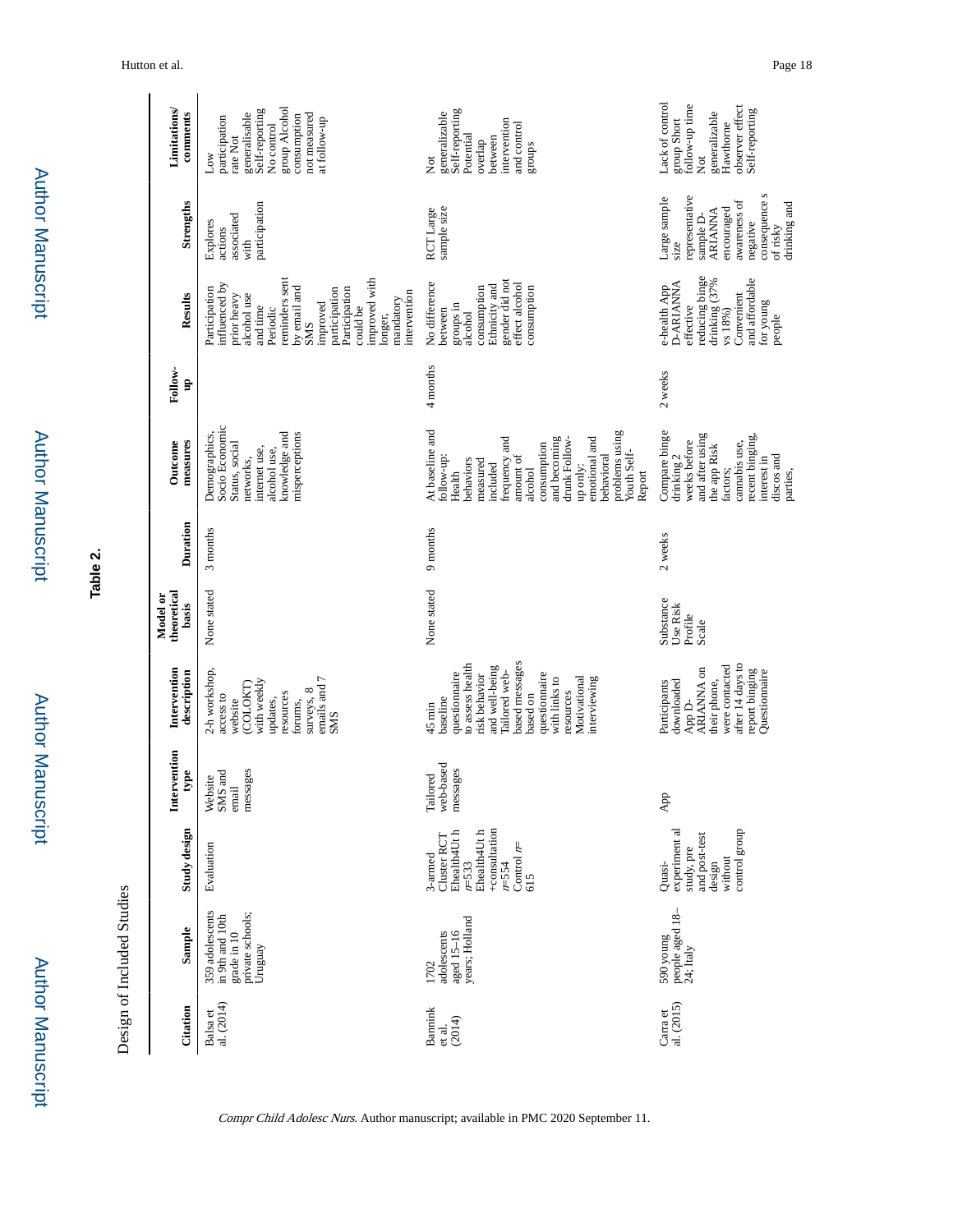| Limitations/<br>comments         |                                                                                                                                                                                               | otherwise hard<br>accessible and<br>tool for health<br>Small number<br>cost effective,<br>young people<br>in evaluation<br>rigor SMS is<br>Quantitative<br>anonymous,<br>an effective<br>relevant for<br>convenient,<br>component<br>would add<br>messages;<br>measures<br>to reach<br>evaluate<br>Hard to<br>alcohol<br>only | uncompensated<br>Control group<br>preventative<br>Participants<br>receptive to<br>motivated).<br>had to be<br>messages<br>(less                                                                                                              |
|----------------------------------|-----------------------------------------------------------------------------------------------------------------------------------------------------------------------------------------------|-------------------------------------------------------------------------------------------------------------------------------------------------------------------------------------------------------------------------------------------------------------------------------------------------------------------------------|----------------------------------------------------------------------------------------------------------------------------------------------------------------------------------------------------------------------------------------------|
| <b>Strengths</b>                 | helped deliver<br>preventative<br>messages                                                                                                                                                    | Participatory<br>forwarded to<br>family and<br>Messages<br>design<br>friends                                                                                                                                                                                                                                                  | behavioral<br>observed<br>outcome<br>Positive                                                                                                                                                                                                |
| Results                          |                                                                                                                                                                                               | understood the<br>about alcohol<br>Stage2-SMS<br>effective and<br>Stage 1- only<br>effective for<br>Participants<br>gained new<br>appropriate<br>technology<br>knowledge<br>messages<br>Messages<br>relevance<br>language,<br>content,<br>timing,<br>9/20                                                                     | and amount of<br>consumed, but<br>not the control<br>association of<br>moments' in<br>Facebookers<br>Facebookers<br>alcohol with<br>reduction in<br>Significant<br>and Paired<br>alcohol<br>festive<br>group                                 |
| Follow-<br>Ê                     |                                                                                                                                                                                               | and at 5<br>Every 4<br>months<br>weeks                                                                                                                                                                                                                                                                                        | 3 months                                                                                                                                                                                                                                     |
| measures<br>Outcome              | drinking onset $<$<br>alcohol misuse,<br>smoking, male,<br>peer influence,<br>younger age,<br>volunteering,<br>17, parental<br>impulsivity<br>proficiency<br>Protective<br>factors;<br>school | effectiveness of<br>relevance and<br>impact of the<br>SMS to learn<br>about issues,<br>study asked<br>recruitment<br>Qualitative<br>messages<br>methods,<br>content,<br>about;                                                                                                                                                | representations'<br>Period 3; same<br>questions plus<br>an SMS of 10<br>months later);<br>(registration);<br>during festive<br>consumption,<br>consumption<br>Period 2 <sub>(3</sub><br>moments.<br>Period 1<br>alcohol<br>alcohol<br>Antad, |
| Duration                         |                                                                                                                                                                                               | 5 months                                                                                                                                                                                                                                                                                                                      | 3 months<br>Then 2<br>years                                                                                                                                                                                                                  |
| theoretical<br>Model or<br>basis |                                                                                                                                                                                               | Participator<br>y Learning<br>in Action<br>model                                                                                                                                                                                                                                                                              | None stated                                                                                                                                                                                                                                  |
| Intervention<br>description      |                                                                                                                                                                                               | Stage I-every 4<br>appropriateness<br>round of SMS<br>adjusted Stage<br>relevance and<br>people asked<br>$2$ - end of the<br>of questions,<br>participated,<br>focus group<br>reach. Next<br>project, 19<br>weeks 20<br>included<br>about                                                                                     | questionnaire<br>Pre and post-<br>with control<br>test survey<br>over three<br>periods.                                                                                                                                                      |
| Intervention<br>ğре              |                                                                                                                                                                                               | <b>SMS</b>                                                                                                                                                                                                                                                                                                                    | Facebook<br>and SMS<br>Website                                                                                                                                                                                                               |
| Study design                     |                                                                                                                                                                                               | using<br>Qualitative<br>Evaluation<br>methods                                                                                                                                                                                                                                                                                 | study with 3<br>Ecological<br>Facebook,<br>Facebook,<br>Control<br>groups<br>Paired                                                                                                                                                          |
| Sample                           |                                                                                                                                                                                               | $522$ young<br>people aged $12-$<br>16; Australia                                                                                                                                                                                                                                                                             | mean age 22.2;<br>France<br>651 students,                                                                                                                                                                                                    |
| Citation                         |                                                                                                                                                                                               | Crockett<br>(2013)<br>et al.                                                                                                                                                                                                                                                                                                  | Flaudias<br>(2015)<br>et al.                                                                                                                                                                                                                 |

Author Manuscript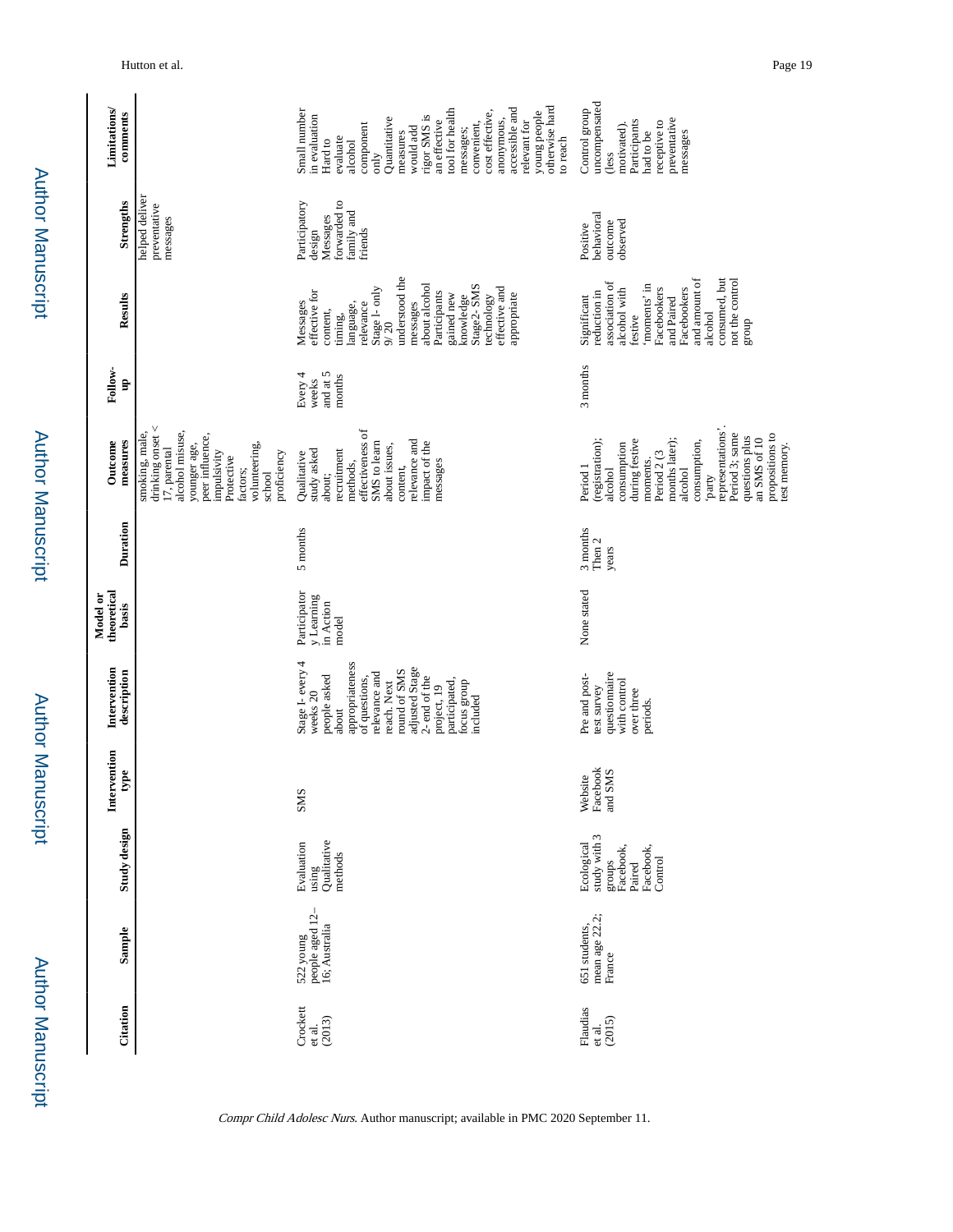| Limitations/<br>comments         | Intervention<br>students to<br>motivate<br>behavior<br>change<br>did not                                                                                                     | as they differed<br>groups differed<br>available for 5<br>compare apps<br>Attrition rates<br>in design and<br>app had been<br>presentation<br>Promillekoll<br>significantly<br>intervention<br>Difficult to<br>previously<br>influenced<br>in the two<br>months.<br>and this<br>and the<br>results. | uncertainty<br>No control<br>Statistical<br>group                                                                                                                                                                                                                                                      |
|----------------------------------|------------------------------------------------------------------------------------------------------------------------------------------------------------------------------|-----------------------------------------------------------------------------------------------------------------------------------------------------------------------------------------------------------------------------------------------------------------------------------------------------|--------------------------------------------------------------------------------------------------------------------------------------------------------------------------------------------------------------------------------------------------------------------------------------------------------|
| Strengths                        | Good sample<br>size                                                                                                                                                          | can make brief<br>large numbers<br>Control group<br>interventions<br>Smart phone<br>applications<br>available to<br>was used                                                                                                                                                                        | young people<br>from lower<br>backgrounds<br>Study group<br>educational<br>included                                                                                                                                                                                                                    |
| Results                          | willingness to<br>about alcohol<br>motivated to<br>Intervention<br>seek help in<br>think more<br>positively<br>high-risk<br>received<br>group,<br>use                        | occasions in 1<br>PartyPlanner,<br>consumption.<br>no impact on<br>Promillekoll,<br>week. eBAC<br>Males more<br>effective in<br>affected by<br>increase in<br>frequency.<br>with more<br>associated<br>alone not<br>feedback<br>reducing<br>drinking<br>drinking<br>drinking                        | more than two<br>$(76\% \text{ vs } 68\%),$<br>persons with<br>persons with<br>occasions in<br>study period<br>Statistically<br>at least one<br>occasion in<br>decrease in<br>completion<br>decrease in<br>number of<br>number of<br>significant<br>the last<br>months<br><b>RSOD</b><br>(94%)<br>High |
| Follow-<br>Ê                     | None                                                                                                                                                                         | 7 weeks                                                                                                                                                                                                                                                                                             | 3 months                                                                                                                                                                                                                                                                                               |
| Outcome<br>measures              | Impressions and<br>Questionnaire;<br>demographics,<br>Focus groups<br>participation,<br>effects of the<br>experiences,<br>problematic<br>alcohol use<br>discussed<br>website | report data were<br>weight, gender<br>(DDQ), eBAC,<br>formula used<br>severity Self-<br>consumption<br>frequency of<br>drinking and<br>quantity and<br>problematic<br>The AUDIT<br>collected to<br>determined<br>assess app<br>Widmark<br>alcohol<br>usage.                                         | over 30 days (0-<br>drinks in typical<br>problems in last<br>Alcohol-related<br>$2, >2$ ) Number<br>on an occasion<br>number drinks<br>risky drinking<br>Presence and<br>frequency of<br>of standard<br>in 30 days<br>Maximum<br>3 months<br>week,                                                     |
| Duration                         | 1 year                                                                                                                                                                       | assessment<br>follow-up<br>naire at 7<br>Baseline<br>question<br>weeks                                                                                                                                                                                                                              | 12 weeks                                                                                                                                                                                                                                                                                               |
| theoretical<br>Model or<br>basis | Theoretical<br>Model of<br>Change                                                                                                                                            | ns shown to<br>interventio<br>Webbased<br>student's<br>alcohol<br>reduce<br>intake.                                                                                                                                                                                                                 | Automated<br>computer<br>program                                                                                                                                                                                                                                                                       |
| Intervention<br>description      | feedback, refer<br>questionnaire,<br>Test (AUDIT)<br>Identification<br>to counsellor<br>Alcohol Use<br>Disorders<br>contained<br>Personal<br>Website                         | consumption in<br>real-time with<br>concentration)<br>(blood alcohol<br>current eBAC<br>user registers<br>Promillekoll<br>display of<br>alcohol                                                                                                                                                     | eedback about<br>age and gender<br>norms Tailored<br>months to each<br>compared to<br>SMS over 3<br>longitudinal<br>Generalised<br>Estimating<br>risk group<br>ndividual<br>examined<br>Equation<br>outcome<br>drinking<br>analyses<br>criteria<br>pattern                                             |
| Intervention<br>b                | Website                                                                                                                                                                      | Apps                                                                                                                                                                                                                                                                                                | Web and<br><b>SMS</b>                                                                                                                                                                                                                                                                                  |
| Study design                     | focus groups<br>( $n = 34$ )<br>Questionna<br>Evaluation<br>ire and 5<br>methods<br>Mixed                                                                                    | PartyPlann er<br>Promillekoll<br>$=$ u) dnora<br>$(n = 643)$<br>$(n = 640)$<br>Control<br>groups<br>RCT <sub>3</sub><br>649)                                                                                                                                                                        | $(2)$ low-risk,<br>(3) high-risk,<br>longitudinal<br>design (1)<br>poststudy<br>non-risk,<br>pre and                                                                                                                                                                                                   |
| Sample                           | and university<br>3,500 college<br>students;<br>Belgium                                                                                                                      | 1932 university<br>students;<br>Sweden                                                                                                                                                                                                                                                              | 364 students<br>aged 16-19;<br>Switzerland                                                                                                                                                                                                                                                             |
| Citation                         | Fraeyman<br>(2012)<br>et al.                                                                                                                                                 | Gajecki<br>et al.<br>(2014)                                                                                                                                                                                                                                                                         | Haug et<br>al. (2013)                                                                                                                                                                                                                                                                                  |

Author Manuscript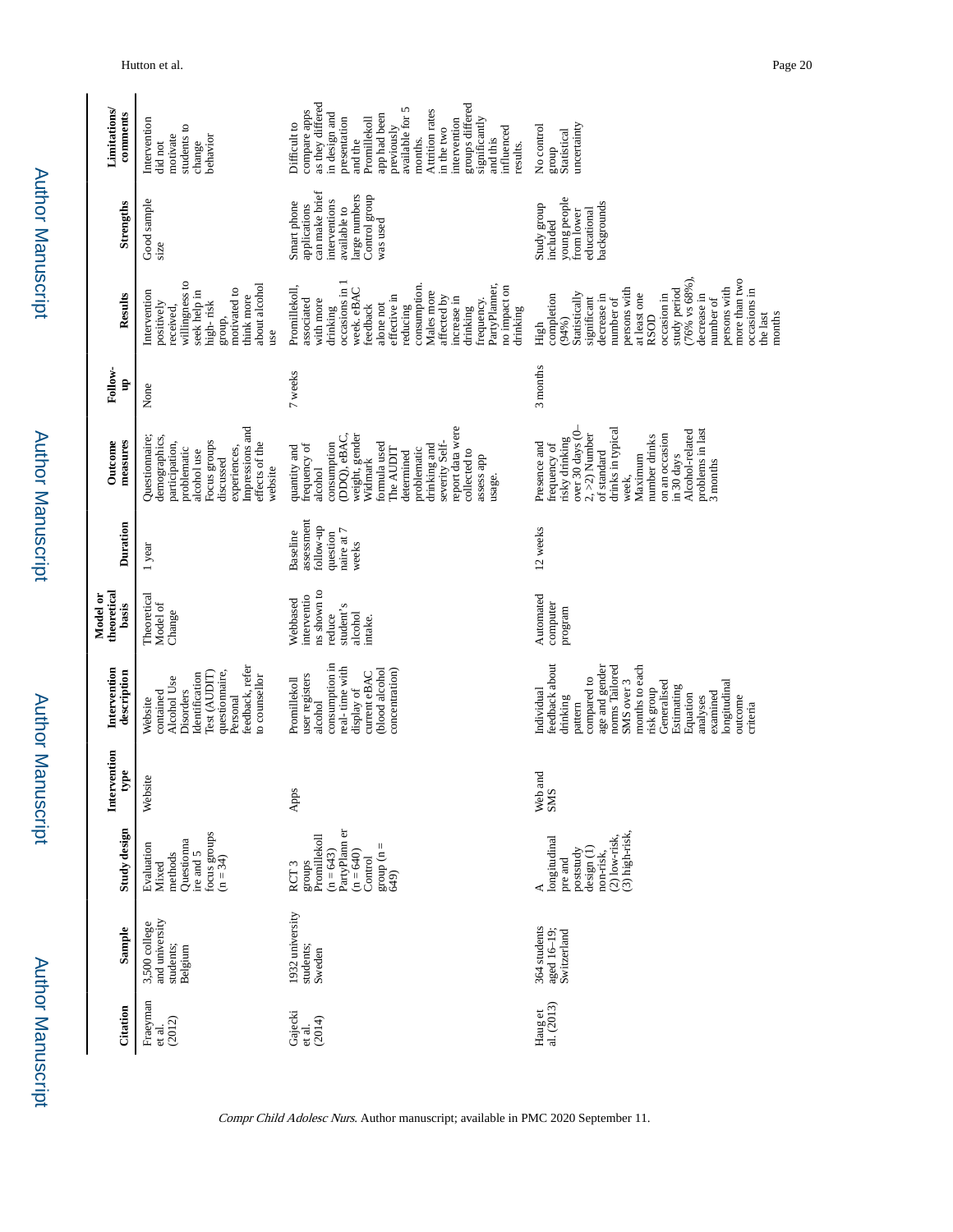| Limitations/<br>comments         | Low adherence<br>groups differed<br>Intervention<br>on baseline<br>and control<br>rate (31%)<br>drinking                                                                                                                                                                                                                                                                           | short follow-up<br>groups differed<br>selection bias<br>Small sample<br>response rate<br>study) small<br>intervention<br>reflect self-<br>on baseline<br>and control<br>size (pilot<br>$(8\%)$ may<br>period (1<br>drinking<br>month)                                                  | Small sample<br>Selection bias                                         |
|----------------------------------|------------------------------------------------------------------------------------------------------------------------------------------------------------------------------------------------------------------------------------------------------------------------------------------------------------------------------------------------------------------------------------|----------------------------------------------------------------------------------------------------------------------------------------------------------------------------------------------------------------------------------------------------------------------------------------|------------------------------------------------------------------------|
| Strengths                        | of intervention<br>Large sample<br>size Target<br>development<br>consulted in<br>group                                                                                                                                                                                                                                                                                             | Focus on<br>problem<br>drinkers                                                                                                                                                                                                                                                        | RCT suggests<br>simple SMS<br>intervention<br>effective in<br>might be |
| Results                          | Reduced binge<br>drinking in 15<br>of intervention<br>binge drinking<br>effect for both<br>Prolonged use<br>with stronger<br>drinking and<br>drinking and<br>effect found<br>and 16 year<br>interaction<br>nteraction<br>associated<br>significant<br>effects for<br>education<br>excessive<br>dnoraqns<br>level and<br>between<br>between<br>age. No<br>weekly<br>effects<br>olds | Nonsignificant<br>reduce alcohol<br>control group.<br>confidence to<br>decreased for<br>increased for<br>Readiness to<br>behavior and<br>intervention<br>intervention<br>intention to<br>suggested<br>increased<br>drinking<br>change<br>change<br>group,<br>group<br>trends<br>use in | consumption<br>on Fri, Sat,<br>celebratory<br>Wed and<br>Greater       |
| Follow-<br>Ê                     | 4 months                                                                                                                                                                                                                                                                                                                                                                           | 1 month                                                                                                                                                                                                                                                                                | stated<br>$\breve{\rm z}$                                              |
| Outcome<br>measures              | drinking Weekly<br>Binge drinking<br>consumption<br>Excessive                                                                                                                                                                                                                                                                                                                      | 10-item AUDIT;<br>Substance use;<br>Questionnaire;<br>Readiness to<br>Expectancy<br>Drinking<br>.2-item<br>change                                                                                                                                                                      | consumption<br>with self-<br>measures of<br>Compared<br>hazardous      |
| Duration                         | sessions<br>Three<br>game                                                                                                                                                                                                                                                                                                                                                          | 4 days                                                                                                                                                                                                                                                                                 | 157 days                                                               |
| theoretical<br>Model or<br>basis | self-efficacy<br>perceived<br>pressure,<br>attitude.<br>Change<br>Model;<br>norms,<br>The I-<br>social                                                                                                                                                                                                                                                                             | g principles<br>interviewin<br>counselling<br>Motivation<br>and social<br>network<br>ಸ                                                                                                                                                                                                 | None stated                                                            |
| Intervention<br>description      | computer game<br>where students<br>future drinking<br>alcohol use A<br>questionnaire<br>demographic<br>motivational<br>messages to<br>was played<br>discourage<br>assessment<br>Follow-up<br>collected<br>data and<br>Baseline<br>received<br>tailored                                                                                                                             | received four to<br>Follow-up after<br>daily for 4days,<br>SMS messages<br>each requiring<br>support could<br>be requested<br>intervention<br>Participants<br>six tailored<br>assessment<br>a response.<br>Additional<br>Baseline                                                      | received daily<br>Participants<br>requesting<br>Study 1;<br><b>SMS</b> |
| Intervention<br>type             | based<br>computer<br>Web<br>game                                                                                                                                                                                                                                                                                                                                                   | <b>SMS</b>                                                                                                                                                                                                                                                                             | <b>SMS</b>                                                             |
| Study design                     | Intervention<br>1622 Control<br>Cluster RTC<br>$n = 1027$                                                                                                                                                                                                                                                                                                                          | $^{\circ}$<br>Interventio n<br>Control $n =$<br>$\mathit{n}=10,$<br>RCT                                                                                                                                                                                                                | Qualitative<br>Feasibility<br>interviews<br>Study 2;<br>study          |
| Sample                           | 2,649 students<br>aged 15-19;<br>Holland                                                                                                                                                                                                                                                                                                                                           | years; United<br>States<br>aged 18-23<br>18 students                                                                                                                                                                                                                                   | non-students;<br>students and<br>Study 1; 82<br>University<br>United   |
| Citation                         | al. (2016)<br>Jander et                                                                                                                                                                                                                                                                                                                                                            | al. (2014)<br>Mason et                                                                                                                                                                                                                                                                 | al. (2013)<br>Moore et                                                 |

Author Manuscript

**Author Manuscript** 

Author Manuscript

Author Manuscript

Author Manuscript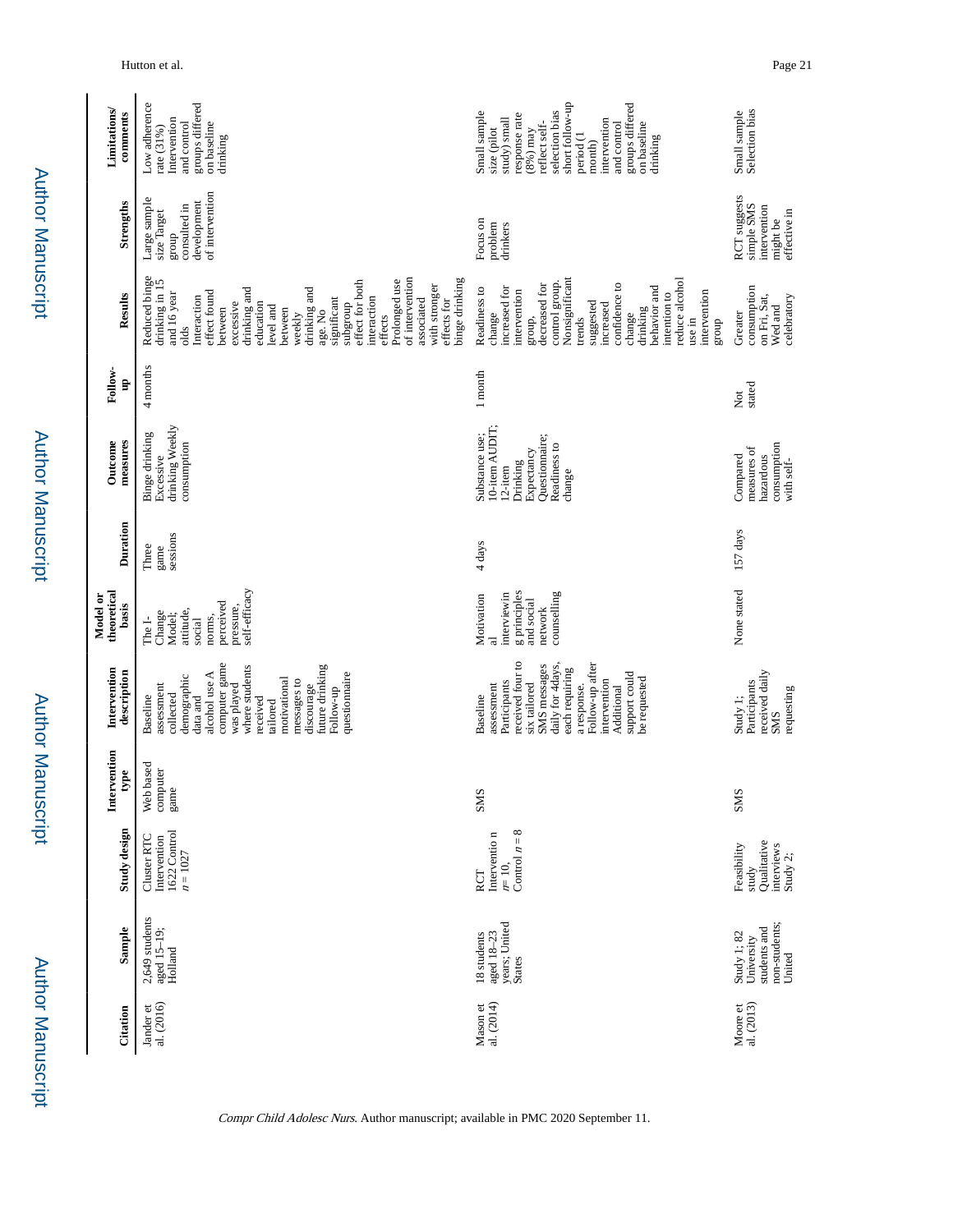| Limitations/<br>comments         |                                                                                                                                                                                                                                                                                                 | 'noassessment'<br>Sampling bias<br>High attrition<br>controls or a<br>Didn't use<br>matched<br>control                                                                                                                                                                                                                                                                                                                                              | Limited gender<br>attrition Small<br>sample size<br>Participant       |
|----------------------------------|-------------------------------------------------------------------------------------------------------------------------------------------------------------------------------------------------------------------------------------------------------------------------------------------------|-----------------------------------------------------------------------------------------------------------------------------------------------------------------------------------------------------------------------------------------------------------------------------------------------------------------------------------------------------------------------------------------------------------------------------------------------------|-----------------------------------------------------------------------|
| Strengths                        | in future trials<br>consumption<br>reducing<br>alcohol                                                                                                                                                                                                                                          | event specific<br>interventions<br>period) Real-<br>(known risk<br>Focused on<br>time advice                                                                                                                                                                                                                                                                                                                                                        | program; some<br>First RCT on<br>widely used<br>evidence of           |
| Results                          | acceptable and<br>email and web<br>preferred over<br>events. SMS<br>methods.<br>private,<br>based<br>was                                                                                                                                                                                        | Women in the<br>The EMI did<br>week and on<br>the semester<br>intervention<br>fewer drinks<br>weekends in<br>significantly<br>during<br>orientation<br>not reduce<br>consumed<br>drinking.<br>men's<br>group                                                                                                                                                                                                                                        | No significant<br>changes over<br>time in<br>alcohol                  |
| Follow-<br>Ê                     |                                                                                                                                                                                                                                                                                                 | Academic<br>semester                                                                                                                                                                                                                                                                                                                                                                                                                                | 30 days                                                               |
| Outcome<br>measures              | about feasibility<br>qualitative data<br>between events<br>and barriers to<br>consumption<br>surveillance<br>Association<br>alcohol use<br>analysis of<br>using SMS<br>Thematic<br>reporting<br>and                                                                                             | week and during<br>Use of standard<br>consumption in<br>a typical week,<br>in Orientation<br>the academic<br>Preuniversity<br>semester<br>alcohol<br>drinks                                                                                                                                                                                                                                                                                         | peak number of<br>sitting, average<br>Drinking days,<br>drinks in one |
| Duration                         |                                                                                                                                                                                                                                                                                                 | Orientation<br>week                                                                                                                                                                                                                                                                                                                                                                                                                                 | 90 minutes<br>initial, 90<br>dno.fa uor<br>Intervent                  |
| theoretical<br>Model or<br>basis |                                                                                                                                                                                                                                                                                                 | interviewing<br>Motivation<br>counseling<br>principles<br>and social<br>network<br>ಡ                                                                                                                                                                                                                                                                                                                                                                | Not stated                                                            |
| Intervention<br>description      | during previous<br>group received<br>and qualitative<br>participants in<br>SMS estimate<br>Study 2; RCT<br>using SMS in<br>feasibility for<br>experimental<br>consumption<br>previous day<br>surveillance.<br>expenditure<br>of alcohol<br>determine<br>study to<br>data for<br>month.<br>where | EMA messages<br>consequence of<br>and one nightly<br>group received<br>alcohol use, in<br>mobile device.<br>consumed day<br>advice using a<br>weekly in first<br>EMI message,<br>Control group<br>received SMS<br>with health or<br>intervention/<br>Intervention<br>messages in<br>Participants<br>Orientation<br>Orientation<br>momentary<br>Ecological<br>number of<br>Week and<br>semester.<br>reported<br>before.<br>drinks<br>Week.<br>social | computer with<br>Alcohol-wise<br>delivered by<br>intervention         |
| Intervention<br>type             |                                                                                                                                                                                                                                                                                                 | <b>SMS</b>                                                                                                                                                                                                                                                                                                                                                                                                                                          | Website                                                               |
| Study design                     | Interventio n<br>and control<br>RCT                                                                                                                                                                                                                                                             | control $(n =)$<br>intervention<br>RCT EMA-<br>$(n =)$ EMA<br>EMI                                                                                                                                                                                                                                                                                                                                                                                   | Interventio n<br>$n = 29$<br>RCT                                      |
| Sample                           | $\begin{array}{c} \rm Kingdom~S\,udy\\ 2; 87 \end{array}$                                                                                                                                                                                                                                       | 130 Freshman<br>year students,<br>New Zealand<br>aged 18-27;                                                                                                                                                                                                                                                                                                                                                                                        | 18-22; United<br>students aged<br>58 university<br><b>States</b>      |
| Citation                         |                                                                                                                                                                                                                                                                                                 | Conner et<br>al. (2015)<br>Riordan,                                                                                                                                                                                                                                                                                                                                                                                                                 | Strohman<br>(2016)<br>et al.                                          |

Author Manuscript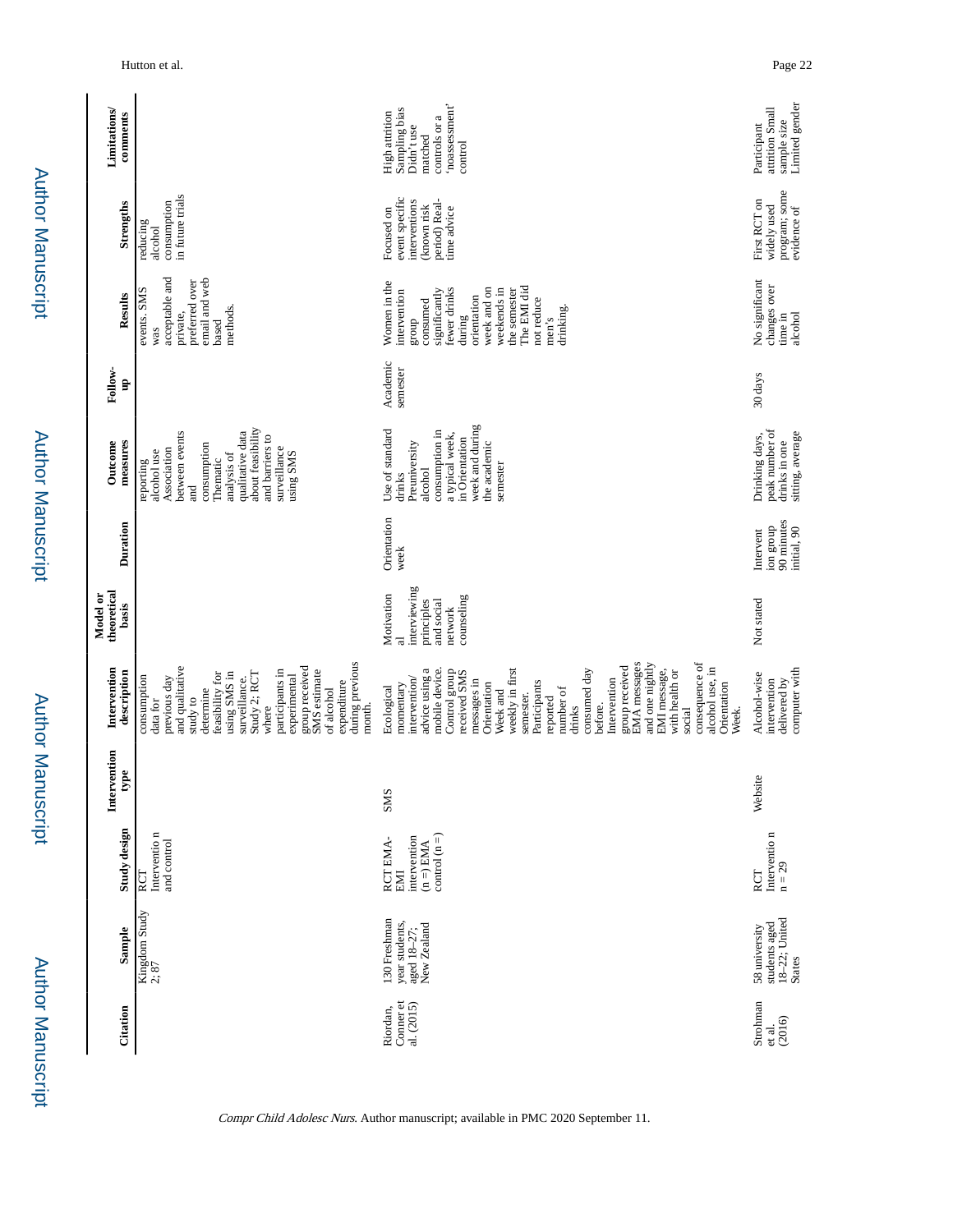| <b>Limitations</b> /<br>comments | follow-up Self-<br>report measure<br>Duration of<br>and racial<br>diversity                                                                                                                                                                                                                                               | No comparison<br>Single site All<br>effects cannot<br>confounding<br>be separated<br>findings not<br>received in-<br>sessions, so<br>non-gender<br>moderators.<br>No info on<br>validity of<br>condition.<br>External<br>possible.<br>seasonal<br>Possible<br>person                                                                                                               | students limits<br>findings Some<br>Attrition of<br>validity of<br>high risk    |
|----------------------------------|---------------------------------------------------------------------------------------------------------------------------------------------------------------------------------------------------------------------------------------------------------------------------------------------------------------------------|------------------------------------------------------------------------------------------------------------------------------------------------------------------------------------------------------------------------------------------------------------------------------------------------------------------------------------------------------------------------------------|---------------------------------------------------------------------------------|
| Strengths                        | underclassmen<br>effectiveness<br>for                                                                                                                                                                                                                                                                                     | feasible and<br>messaging<br>may be a<br>effective<br>strategy.<br>booster<br><b>SMS</b>                                                                                                                                                                                                                                                                                           | Cluster RCT<br>Innovative<br>computer-<br>design.                               |
| Results                          | group reported<br>more accurate<br>treshman and<br>expectancies<br>Intervention<br>Intervention<br>sophomores<br>reduction in<br>estimate of<br>significant<br>number of<br>drinks and<br>follow-up.<br>BAC. No<br>juniors or<br>effect for<br>drinking<br>norms at<br>in either<br>showed<br>seniors<br>group;<br>group. | decreased over<br>binge drinking<br>consumption.<br>committed to<br>Commitment<br>to a goal was<br>90% of SMS<br>completed<br>reductions<br>associated<br>when they<br>Weekend<br>with less<br>Men had<br>6 weeks<br>queries<br>alcohol<br>greater<br>a goal.                                                                                                                      | more effective<br>safer drinking<br>in informing<br>Intervention<br>choices and |
| Follow-<br>Ê                     |                                                                                                                                                                                                                                                                                                                           |                                                                                                                                                                                                                                                                                                                                                                                    | baseline 6<br>months<br>and $12$                                                |
| Outcome<br>measures              | consequences of<br>drinking norms,<br>perceptions of<br>BAC, alcohol<br>expectancies,<br>alcohol use<br>negative                                                                                                                                                                                                          | and any episode<br>Thursday SMS;<br>commit to goal<br>binge drinking.<br>to limit drinks<br>Sunday SMS;<br>occasion over<br>drinks at one<br>plan to drink<br>the weekend<br>Response to<br>of weekend<br>maximum<br>weekend,<br>over the                                                                                                                                          | alcohol-related<br>knowledge,<br>alcohol use,<br>harms and<br>Change in         |
| Duration                         | minutes at<br>follow-up,<br>group 1.5<br>total3 h.<br>Control<br>h total.                                                                                                                                                                                                                                                 | 6 weeks                                                                                                                                                                                                                                                                                                                                                                            | During the<br>school<br>year                                                    |
| theoretical<br>Model or<br>basis |                                                                                                                                                                                                                                                                                                                           | Theory of<br>Behavior<br>Planned                                                                                                                                                                                                                                                                                                                                                   | None stated                                                                     |
| Intervention<br>description      | enhancement<br>likelihood of<br>strategies to<br>engaging in<br>motivation<br>students'<br>drinking<br>risking<br>reduce                                                                                                                                                                                                  | messages asked<br>person sessions<br>highest number<br>on the weekend<br>single occasion<br>and enrolled in<br>of drinks on a<br>alcohol policy<br>drinking limit.<br>completed in-<br>Sunday asked<br>Students who<br>agreement to<br>6-week SMS<br>and received<br>intentions to<br>commit to<br>drink and<br>feedback.<br>Thursday<br>to report<br>program<br>violated<br>about | alcohol misuse.<br>Topics include;<br>Six lessons<br>decreasing<br>aimed at     |
| Intervention<br>lype             |                                                                                                                                                                                                                                                                                                                           | Messaging<br>Text                                                                                                                                                                                                                                                                                                                                                                  | Computer<br>delivered<br>drama                                                  |
| Study design                     | Control n :<br>29                                                                                                                                                                                                                                                                                                         | Analysis of<br>secondary<br>data                                                                                                                                                                                                                                                                                                                                                   | computerized<br>$program (n =$<br>Intervention;<br>Cluster RCT<br>prevention    |
| Sample                           |                                                                                                                                                                                                                                                                                                                           | Undergraduates;<br>United States<br>224                                                                                                                                                                                                                                                                                                                                            | school students<br>aged 13 years;<br>1466 high<br>Australia                     |
| Citation                         |                                                                                                                                                                                                                                                                                                                           | Suffoletto<br>(2016)<br>et al.                                                                                                                                                                                                                                                                                                                                                     | al. (2009)<br>Vogl et                                                           |

Author Manuscript

Author Manuscript

Author Manuscript

Author Manuscript

Author Manuscript

Author Manuscript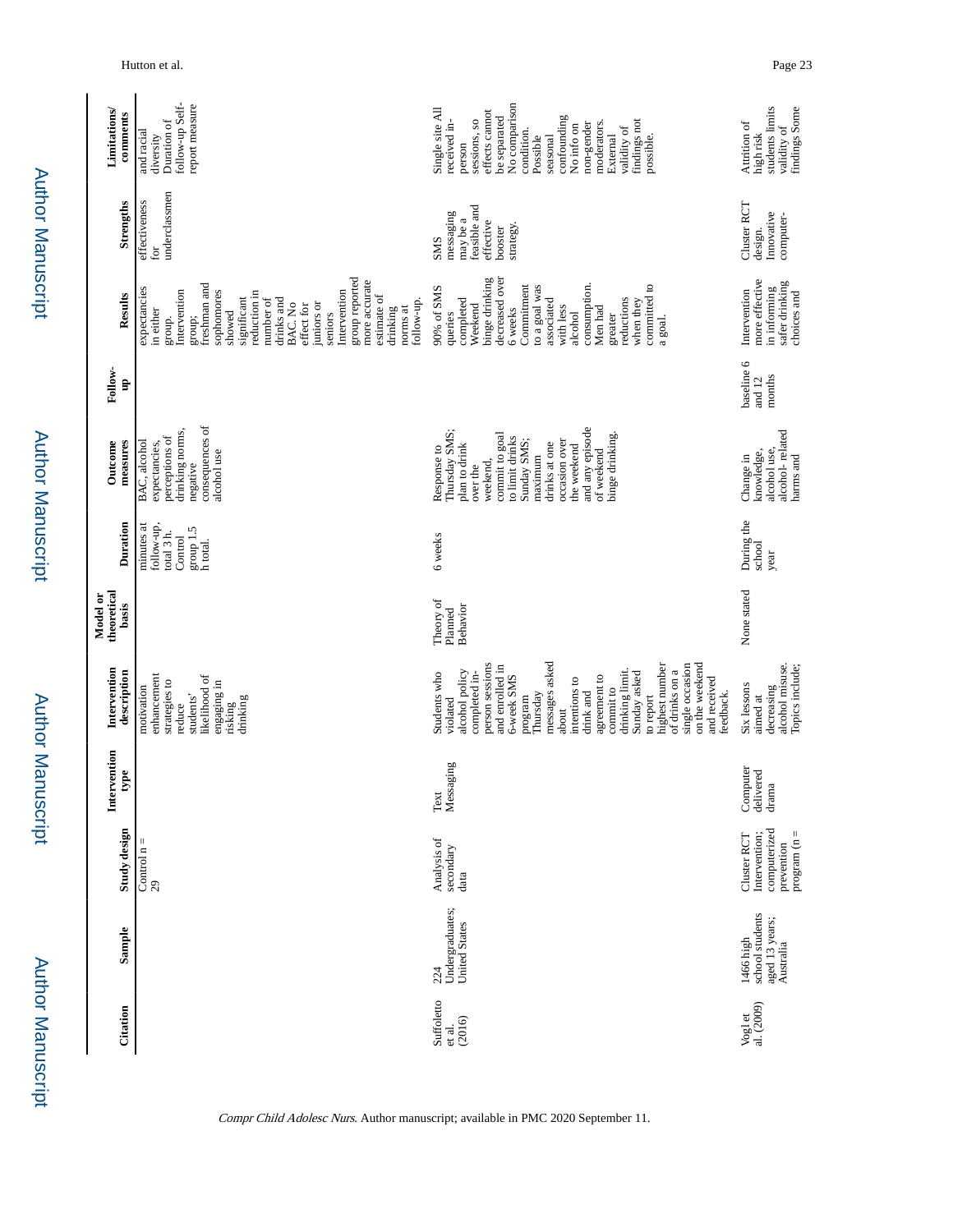| Limitations/<br>comments         | considered key<br>component of<br>control group<br>to program<br>success Self-<br>the program,<br>normative<br>measures<br>teachers<br>limited<br>report                                                                                                     | word messages<br>pretested Costs<br>Reliability and<br>ASES need to<br>may not have<br>and personnel<br>daily surveys<br>of equipment<br>are short and<br>convenience,<br>validated 40<br>sample Self-<br>period Low-<br>intervention<br>Short study<br>determined<br>validity of<br>ACES and<br>be further<br>reporting<br>were not<br>formally<br>Small,<br>dose<br>been | effectiveness of<br>Self-reporting<br>Small sample<br>intervention<br>Participants<br>Recall bias<br>involved in<br>Didn't test<br>the      |
|----------------------------------|--------------------------------------------------------------------------------------------------------------------------------------------------------------------------------------------------------------------------------------------------------------|----------------------------------------------------------------------------------------------------------------------------------------------------------------------------------------------------------------------------------------------------------------------------------------------------------------------------------------------------------------------------|---------------------------------------------------------------------------------------------------------------------------------------------|
| Strengths                        | delivered<br>program                                                                                                                                                                                                                                         | Randomisation<br>messages Use<br>of SMS<br>reminders to<br>Real-time,<br>complete<br>tailored<br>surveys                                                                                                                                                                                                                                                                   | reducing recall<br>collection and<br>Participatory<br>design Real-<br>time data<br>feedback<br>tailored<br>bias                             |
| Results                          | and frequency<br>of drinking to<br>consumption,<br>related harms<br>expectation.<br>excess. For<br>effective in<br>significant.<br>decreasing<br>decreasing<br>behavioral<br>effects not<br>For girls;<br>alcohol-<br>average<br>alcohol<br>males:<br>social | <b>HHM</b> reported<br>Participants in<br>of getting into<br>day and lower<br>expectancies<br>consumption<br>fewer drinks<br>per drinking<br>significantly<br>trouble as a<br>drinking<br>result of<br>alcohol                                                                                                                                                             | 89% response<br>first time 98%<br>their drinking<br>often for the<br>comfortable<br>with regular<br>Participants<br>focused on<br>rate      |
| Follow-<br>Ê                     |                                                                                                                                                                                                                                                              | 2 weeks                                                                                                                                                                                                                                                                                                                                                                    | One week<br>after                                                                                                                           |
| Outcome<br>measures              | expectancies<br>alcohol                                                                                                                                                                                                                                      | consequences of<br>day, 4) negative<br>per day Follow-<br>study period, 2)<br>experience and<br>drinking days,<br>consequences,<br>total drinks in<br>consequences<br>consequences<br>confidence of<br>up survey on<br>3) drinks per<br>Anticipated<br>variables; i)<br>5) negative<br>Behavioral<br>number of<br>drinking,<br>attitudes.<br>avoiding<br>negative          | location, alcohol<br>message to self<br>Hourly survey;<br>planning, eaten<br>consumption,<br>Pre survey;<br>spending,<br>alcohol<br>dinner. |
| Duration                         |                                                                                                                                                                                                                                                              | 2 weeks                                                                                                                                                                                                                                                                                                                                                                    | 2 weeks                                                                                                                                     |
| theoretical<br>Model or<br>basis |                                                                                                                                                                                                                                                              |                                                                                                                                                                                                                                                                                                                                                                            | Momentary<br>Assessment<br>Ecological                                                                                                       |
| Intervention<br>description      | social pressure.<br>Control group<br>alcohol-free<br>education re<br>received the<br>advertising,<br>emergency<br>usual state<br>activities,<br>recovery.<br>decision-<br>making,<br>actions,<br>alcohol.                                                    | Baseline survey<br>daily. If alcohol<br>messages about<br>Control group;<br>group received<br>consequences,<br>consequences<br>daily tailored<br>amount, type,<br>consumption<br>Intervention<br>asked about<br>consumed.<br>completed<br>avoiding<br>recorded<br>to assess<br>behavior<br>drinking<br>negative<br>daily                                                   | SMS sent until<br>SMS was sent<br>2 am Tailored<br>questionnaire<br>Participants<br>then hourly<br>competed<br>in reply.<br>initial         |
| <b>vention</b><br>type<br>Inter  |                                                                                                                                                                                                                                                              | <b>SMS</b>                                                                                                                                                                                                                                                                                                                                                                 | <b>SMS</b>                                                                                                                                  |
| Study design                     | 611) Control;<br>usual class (n<br>$= 855$                                                                                                                                                                                                                   | Intervention;<br>only (HH) (n<br>$(HHM)$ ( $n =$<br>20) Control;<br>.<br>messaging<br>handheld-<br>computer-<br>handheld<br>plus-<br>$= 20$<br>RCT                                                                                                                                                                                                                         | Participator y<br>evaluation by<br>survey and<br>design;<br>workshop,<br>interviews<br>in-depth                                             |
| Sample                           |                                                                                                                                                                                                                                                              | above; United<br>States<br>students aged<br>18 years or<br>40 college                                                                                                                                                                                                                                                                                                      | years; Australia<br>42 participants<br>aged $18-\dot{2}5$                                                                                   |
| Citation                         |                                                                                                                                                                                                                                                              | Weitzel<br>et al.<br>(2007)                                                                                                                                                                                                                                                                                                                                                | Wright et<br>al. (2016)                                                                                                                     |

Author Manuscript

Author Manuscript

Author Manuscript